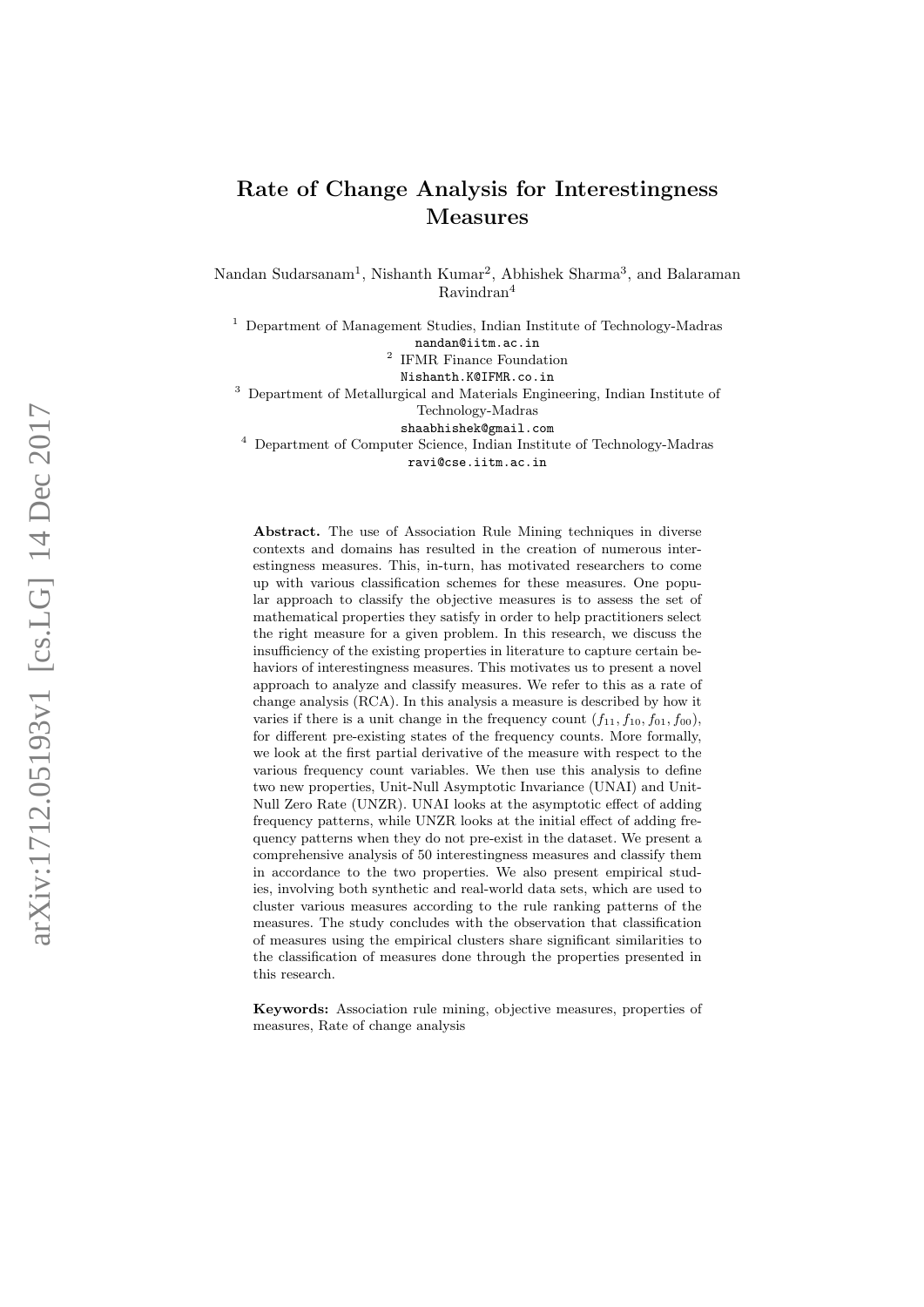## 1 Introduction

Association rule mining (ARM) has emerged as a powerful and specialized tool to identify patterns in large datasets. It can be used in applications or business operations where instances of some spatio-temporal occurrence is represented in tabular format across a set of common attributes. An ARM study typically results in rules of the form  $A \rightarrow B$ , which would mean that, based on evidence from the data, the presence of attribute A is likely to indicate the presence of attribute B. There are two major challenges to an ARM implementation: (i) Candidate Generation: This involves the process of filtering all the possible combinations of items that satisfy a given condition for selection. Given the exponentially large possibilities of rules, this condition focuses on the use of frequency based thresholds to remove potentially uninteresting rules [\[1\]](#page-16-0). The second major challenge is (ii) Candidate Evaluation: This involves the use of an appropriate metric (interestingness measure) to evaluate all the different rules that can be defined from the selected item sets [\[11\]](#page-17-0).

This research concerns itself with the latter challenge. Candidate evaluation can be challenging because there are different ways of describing interestingness of rules. A recent study [\[14\]](#page-17-1) showed that even among objective measures, there exist more than 61 that are defined in literature. Also, the information derived from these different interestingness measures (IM) may not always be consistent [\[11\]](#page-17-0).

The properties are typically defined using a contingency table (see Table [1\)](#page-1-0), a simplified adaptation from [\[11\]](#page-17-0). Here, two states, present and absent, are defined for two variables, A (rows) and B (columns). The frequency counts  $f_{11}$  and  $f_{00}$ define the co-presence and co-absence of A and B, respectively. While the term  $f_{10}$  would represent the presence of A and absence of B, and  $f_{01}$  the opposite.

<span id="page-1-0"></span>Table 1: Standard 2x2 contingency table representing the frequency counts of A and B

|                  | B                 | $B^c$ |
|------------------|-------------------|-------|
|                  | $f_{11}$ $f_{10}$ |       |
| $\boldsymbol{c}$ | $f_{01}$ $f_{00}$ |       |

In this research, we posit that the popularly used set of 8 properties covered in [\[12\]](#page-17-2) do not fully capture some important aspects of interestingness measures, and this motivates us to define a more relevant and new property based analysis of IMs. Specifically, our motivation is built on the observations of [\[14\]](#page-17-1), who state that the empirical classification of measures based on how they rank rules has little to do with the property based classification. A deeper study on this mismatch leads us to believe that pre-existing mathematical properties are only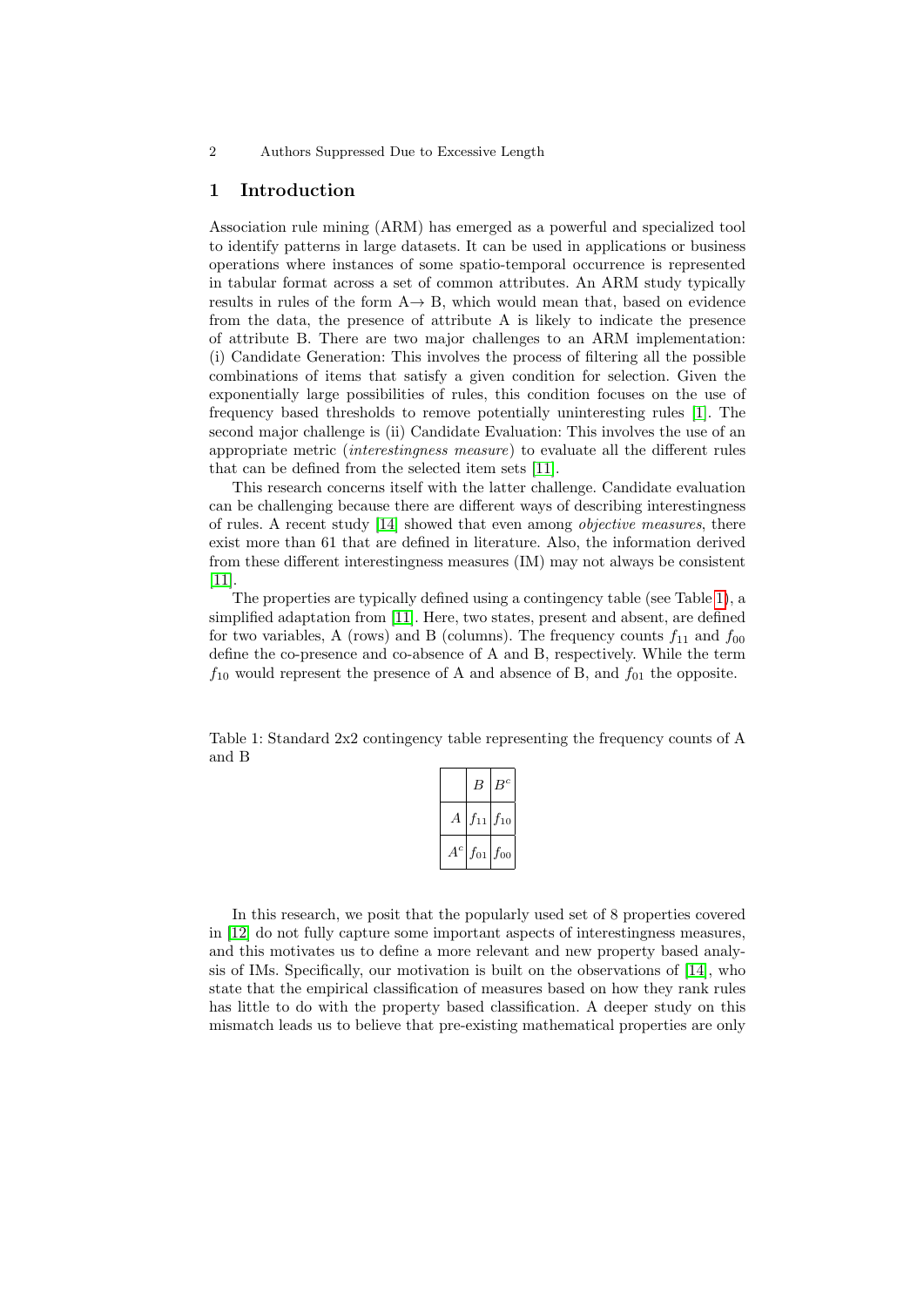useful in specific environmental contexts. These observations lead us to devise simpler, more generic property definitions which can be applied to different environmental contexts and bear a stronger affiliation to rule ranking patterns exhibited by the measures on empirical datasets.

To this end, we create a property definition framework that defines properties based on the change in the IM per unit change in a frequency count  $(f_{11}, f_{10}, f_{01}, f_{00})$  $(f_{11}, f_{10}, f_{01}, f_{00})$  $(f_{11}, f_{10}, f_{01}, f_{00})$ . We broadly refer to this as Rate of Change Analysis (RCA)<sup>1</sup>. Specifically, we define two properties which look at the partial derivative of the measure at two different pre-existing states of the frequency count. The first studies the rate of change behavior of IM when the frequency count is very large (asymptotic effect as the frequency count tends to  $+\infty$ ). We refer to this as Unit-Null Asymptotic Invariance (UNAI). The second property is defined at the point when the frequency count is currently 0 or is tending to 0. We refer to this as Unit-Null Zero Rate (UNZR). This looks at the effect of increasing the frequency count on the IM when it is currently non-existent in the data set. By defining properties based on how measures actually change at different contingency table configurations we explicitly link the rule ranking behavior with the mathematical property.

### 1.1 Intuition for the properties UNAI and UNZR

When UNAI is satisfied, we can say that the measure will not keep increasing or decreasing with the addition of one of the  $f_{ij}$ s while the others are kept constant, that is, the metric will asymptotically converge to a fixed value. A metric that fails this property will not converge to a constant value with continued addition of  $f_{ij}$ s. An example is Lift, which keeps increasing with addition of  $f_{00}$ s and does not converge to a value.

UNZR is satisfied when we can say that the measure will increase when shown evidence of co-presence or co-absence, if such evidence did not previously exist. Also, it should decrease when shown evidence that one item occurs when the other does not (case of counterexamples). Such a relationship could be weak, but at the very least, such metrics will not behave counter to expectation (like decreasing when shown evidence of co-presence or co-absence) and will not stay completely invariant.

The major contributions of this research are listed as follows:

- Introduction of a novel approach to classify interestingness measures and the development of two specific properties, namely UNAI and UNZR, using this approach
- An analysis of the performance of these properties through the classification of various interestingness measures, as well as a comparison with other properties presented in [\[11\]](#page-17-0)

<span id="page-2-0"></span> $1$  While this term is used in stock market analysis, our use of this term in the data mining context is novel.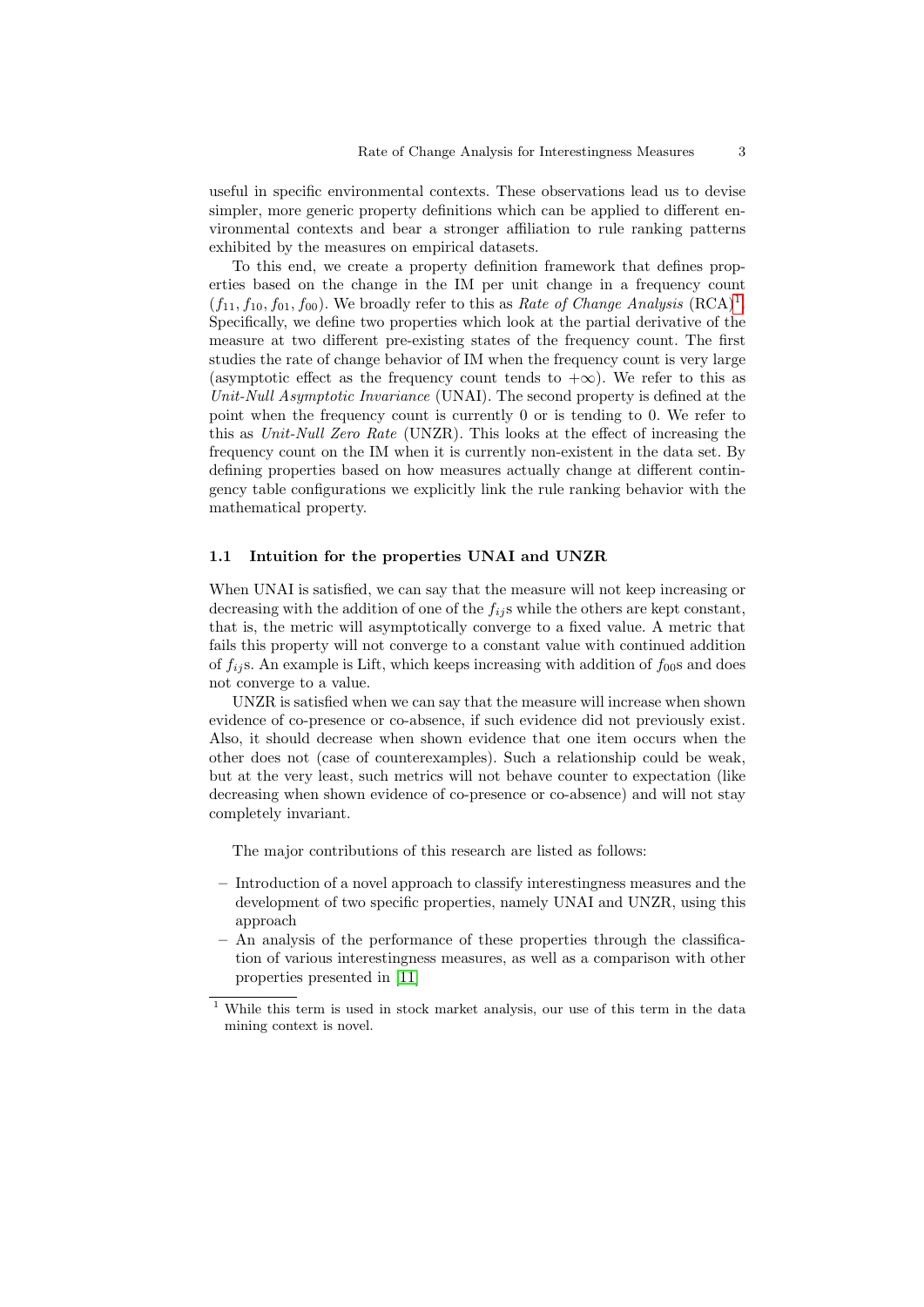- 4 Authors Suppressed Due to Excessive Length
	- Presenting empirical case studies that provide validation for the findings and also demonstrates the usefulness of the properties using real-world and synthetic data sets.

## 2 Related Work

A large number of objective IMs have emerged as a result of the application of ARM across different domains. It is also documented that not all measures are capable of capturing the strength of associations and in some cases provide conflicting information of the strength of patterns [\[11\]](#page-17-0). Given the abundance of measures and difficulty in choosing the appropriate IM, researchers have suggested various classification schemes (of the IMs) to help identify the appropriate measure for a given application  $[10]$ ,  $[11]$ ,  $[12]$ ,  $[4]$ ,  $[14]$ ,  $[8]$ . There are two different types of classification that exist in literature: classification based on the properties of IMs (e.g. [\[10\]](#page-16-1), [\[11\]](#page-17-0), [\[12\]](#page-17-2), [\[4\]](#page-16-2)) and classification based on empirical results of IMs on different datasets (e.g. [\[14\]](#page-17-1)).

Research conducted by [\[10\]](#page-16-1) formalized a framework consisting of three properties that an IM should satisfy, namely: the measure should take value 0 if the occurrences of itemsets are independent (P1); the measure should be monotonically increasing with the co-presence of itemsets (P2); and the measure should be monotonically decreasing with the occurrences of either itemsets (P3).

[\[11\]](#page-17-0) proposed the following 5 properties in addition to the 3 proposed by [\[10\]](#page-16-1): symmetry under variable permutation (O1), row/column scaling invariance (O2), anti-symmetry under row/column permutation (O3), inversion invariance (O4) and null invariance (O5). They conducted a comparative study, testing 21 different IMs against the resulting 8 properties. The authors further proposed that the optimal way of finding a suitable IM would be to let the user define a property vector indicating the properties that would be ideally required for the given application. This property vector would then be compared to the property vectors of the different objective measure to pick out the ideal interestingness measure for that particular case. For instance, the null-invariance property is considered to be important for interestingness measures used in the context of small probability events in a large dataset [\[15\]](#page-17-3). While there has been further work in introducing new properties  $(e.g., [6], [2], [3], [4], [5])$  $(e.g., [6], [2], [3], [4], [5])$  $(e.g., [6], [2], [3], [4], [5])$  $(e.g., [6], [2], [3], [4], [5])$  $(e.g., [6], [2], [3], [4], [5])$  $(e.g., [6], [2], [3], [4], [5])$  $(e.g., [6], [2], [3], [4], [5])$  $(e.g., [6], [2], [3], [4], [5])$  $(e.g., [6], [2], [3], [4], [5])$  $(e.g., [6], [2], [3], [4], [5])$  $(e.g., [6], [2], [3], [4], [5])$ , these have not been as commonly used or cited as the work of [\[10\]](#page-16-1) and [\[12\]](#page-17-2).

There has been limited work on classification of IMs based on empirical results on different datasets. Research by [\[7\]](#page-16-8) proposed the classification of 35 different interestingness measures based on their empirical performance on 2 different datasets by studying the correlation of the interestingness measures. These measures were classified using a graph based clustering approach to create high correlation and low-correlation graphs. The work of [\[14\]](#page-17-1) performed a comprehensive classification of 61 different objective IMs on the based on empirical results on 110 different datasets. It suggested that there exist 21 clusters of measures which are distinct and each of these clusters were studied in detail.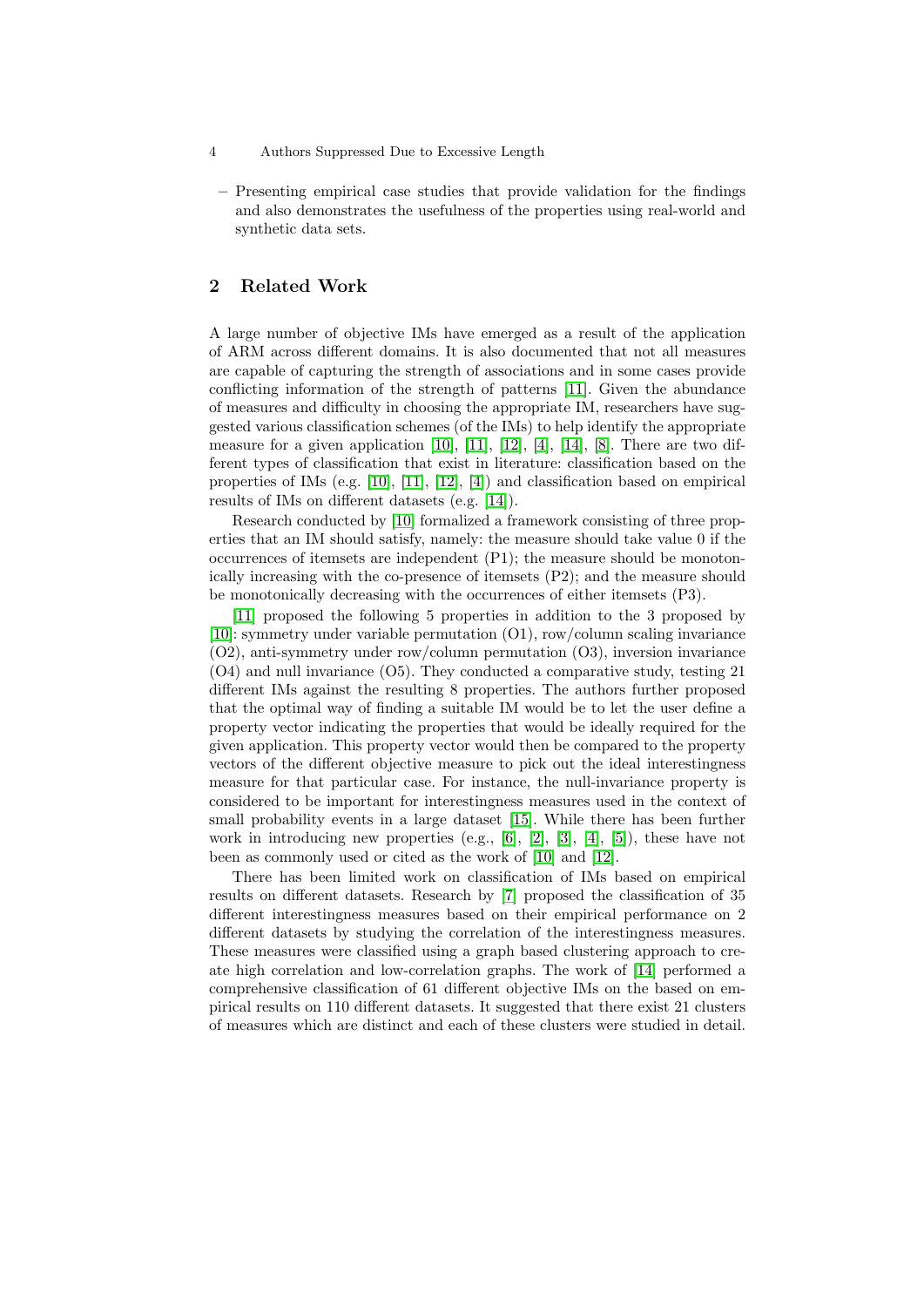## <span id="page-4-5"></span>3 Mathematical definitions for properties UNAI and UNZR

An interestingness measure (IM) can be represented as a function of the frequency counts (see Equation [1\)](#page-4-0). RCA analysis seeks to assess the relative change in the interestingness measure per unit change of the frequency counts. This is essentially the first partial derivative of the interestingness measure with respect to the variables representing the counts, as shown in Equation [2.](#page-4-1) The set of formulas representing the first partial derivative of the interestingness measure with respect to each of the four state variables  $f_{11}$ ,  $f_{00}$ ,  $f_{10}$  and  $f_{01}$  represent the RCA analysis as shown in Equation [3.](#page-4-2)

<span id="page-4-0"></span>
$$
IM = \phi(f_{11}, f_{10}, f_{01}, f_{00})
$$
\n<sup>(1)</sup>

<span id="page-4-1"></span>
$$
\phi'_{f_{ij}} = \frac{\partial (IM)}{\partial f_{ij}} \tag{2}
$$

<span id="page-4-2"></span>
$$
RCA(IM) = {\phi'_{f_{11}}, \phi'_{f_{10}}, \phi'_{f_{01}}, \phi'_{f_{00}}}
$$
\n(3)

<span id="page-4-3"></span>
$$
UNAI_{ij} = \lim_{f_{ij} \to +\infty} (\phi'_{f_{ij}})
$$
\n<sup>(4)</sup>

<span id="page-4-4"></span>
$$
UNZR_{ij} = \lim_{f_{ij} \to 0} (\phi'_{f_{ij}}) \tag{5}
$$

We use the RCA analysis to define two novel properties. The Unit-Null Asymptotic Invariance (UNAI), and the Unit-Null Zero Rate (UNZR). Mathematically, both these properties are the *derivative at a point* or the *instanta*neous rate of change, at two specific points. We can define the property Unit-Null Asymptotic Invariance (UNAI) as the derivative of the interestingness measure (IM) with respect to  $f_{ij}$  as  $f_{ij} \to \infty$ , and this instantaneous rate of change can be written as shown in Equation [4.](#page-4-3) UNAI can be defined for each of the four frequency count variables by substituting ij with the count of interest. Similar to UNAI, UNZR can be captured by looking at the instantaneous rate of change at 0. Formally, this would be the derivative of the interestingness measure (IM) with respect to  $f_{ij}$  as  $f_{ij} \rightarrow 0$ , and this instantaneous rate of change can be written as shown in Equation [5.](#page-4-4) To compute, UNAIs and UNZRs, in some cases we can simply take the first partial derivative and directly substitute the point of interest, in other scenarios we use the limit notation for derivative at a point (also shown in Equations [4](#page-4-3) and [5\)](#page-4-4). Having defined the framework for computing the satisfaction of UNAIs and UNZRs, in the subsequent sections we define the conditions where an interestingness measure can be said to satisfy these properties. These sections presents a classification scheme for the properties UNAI and UNZR which are presented at the individual  $f_{ij}$  level as well as the metric as a whole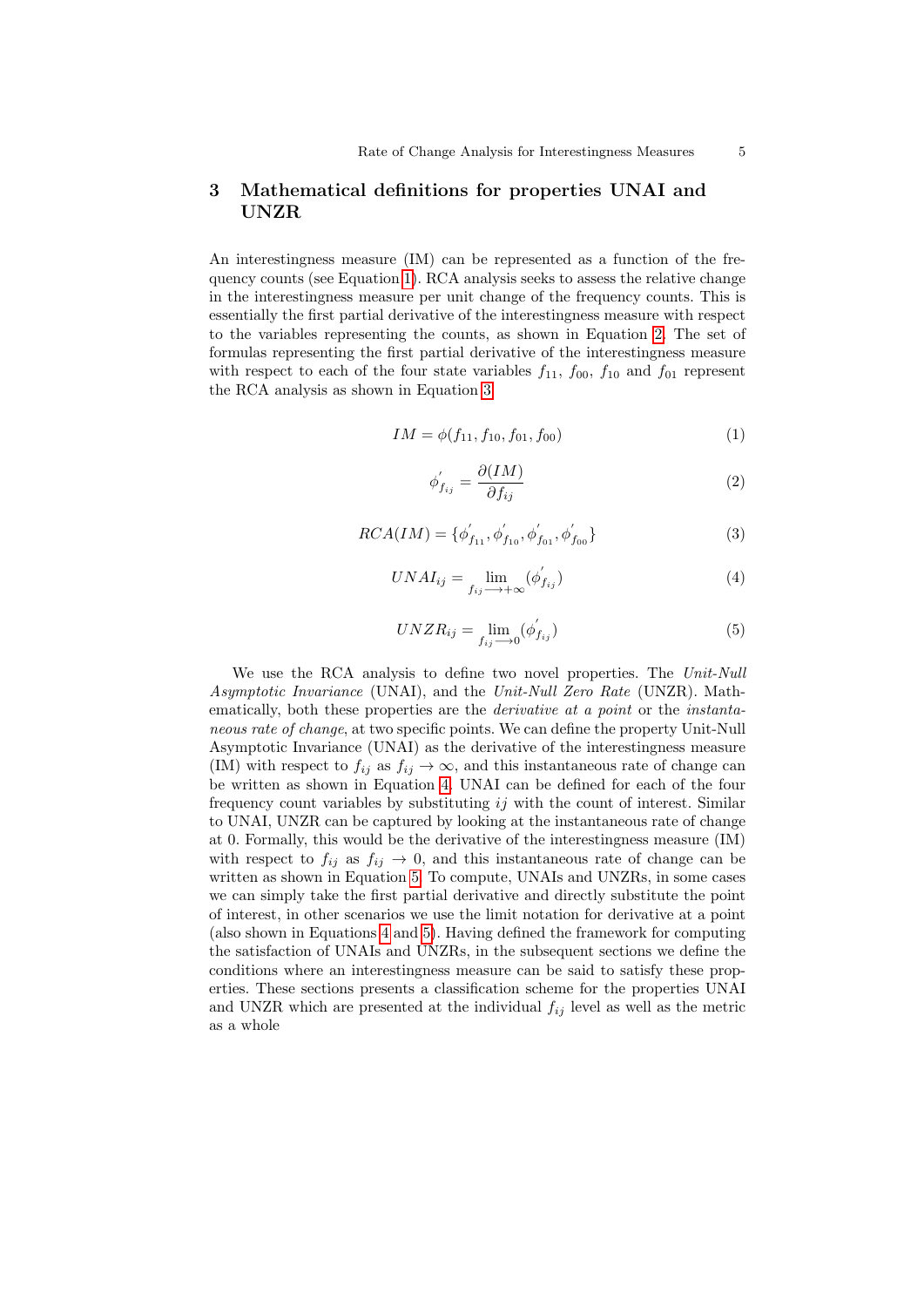### 3.1 UNAI property definition

We create a two-pronged classification scheme for UNAI. We define  $UNAI_{f_{ij}}$ which is UNAI defined for each frequency count  $(f_{11}, f_{10}, f_{01}, f_{00})$ . We do this explicitly for  $f_{11}$  which can then be extended to the other frequency counts. We also consolidate the results across all  $f_{ij}$ s to present the property UNAI for the metric as a whole:

1.  $UNAI_{f_{11}}$  is satisfied when:  $\lim_{f_{11} \to +\infty} (\phi'_{f_{11}}) = 0$ , for all feasible combination of values of  $f_{00}$ ,  $f_{10}$ , and  $f_{01}$ . We define a *feasible combination* of values as ones which enable the calculation of the metric in deterministic forms for a database with non-zero rows.

By extension, we can say that the  $UNAI_{f_{11}}$  condition is not met when  $\lim_{f_{11}\to+\infty}(\phi'_{f_{11}})\neq0$ , for any feasible combination of values of  $f_{00},f_{10},\text{and}f_{01}$ . Similarly, we can define  $UNAI_{f_{ij}}$  for the other three frequency counts by swapping the variables accordingly.

2. UNAI is satisfied when  $UNAI_{f_{ij}}$  is satisfied  $\forall (ij)$ . This is essentially an extension of the classification from  $UNAI_{f_{ij}}$  to a general property for the metric as a whole.

#### 3.2 UNZR property definition

The classification scheme we adopt for UNZR is more complex than UNAI. Similar to UNAI we adopt a two-pronged approach of defining  $UNZR$  at the  $f_{ij}$  level as well as a defining it for the metric as a whole. However, we differ from UNAI in that UNZR states are not binary, but have three states that correspond to the property being satisfied, partially satisfied, and not satisfied. Another aspect of the difference is that the definitions at the  $f_{ij}$  level are different for  ${f_{11}, f_{00}}$  and  ${f_{10}, f_{01}}$ . They are identically opposite in terms inequality conditions that need to be met, as shown below. We formally defined the property for  $f_{11}$  and  $f_{10}$  below and extend it to the other frequency counts  $f_{00}$  and  $f_{01}$ respectively:

1.  $UNZR<sub>f11</sub>$  is satisfied when  $\lim_{f11 \to 0} (\phi'_{f11}) > 0$  for all feasible combinations of  $f_{00}$ ,  $f_{10}$ , and  $f_{01}$ . Again, a *feasible combination* is one that enables the computation of the metric in deterministic forms. This formulation can be extended to  $UNZR<sub>f</sub>_{00}$  by swapping the variables accordingly.

 $UNZR_{f_{10}}$  is satisfied when  $\lim_{f_{10}\to 0} (\phi^{'}_{f_{10}})<0$  for all feasible combinations of  $f_{11}, f_{00}, \text{and } f_{01}$ . This formulation can be extended to  $UNZR_{f_{01}}$  by swapping the variables accordingly.

2.  $UNZR<sub>f<sub>11</sub></sub>$  is partially satisfied when two conditions are met. These are: (i)  $\lim_{f_{11}\to 0} (\phi'_{f_{11}}) \geq 0$  for all feasible combinations of  $f_{00}, f_{10}, \text{and } f_{01}$ , and (ii)  $\lim_{f_{11}\to 0}(\phi'_{f_{11}}) > 0$  for at least one or more feasible combinations of  $f_{00}, f_{10}, \text{and } f_{01}$ . This formulation can be extended to  $UNZR_{f_{00}}$  by swapping the variables accordingly.

Similarly,  $UNZR<sub>f10</sub>$  is partially satisfied when two conditions are met. These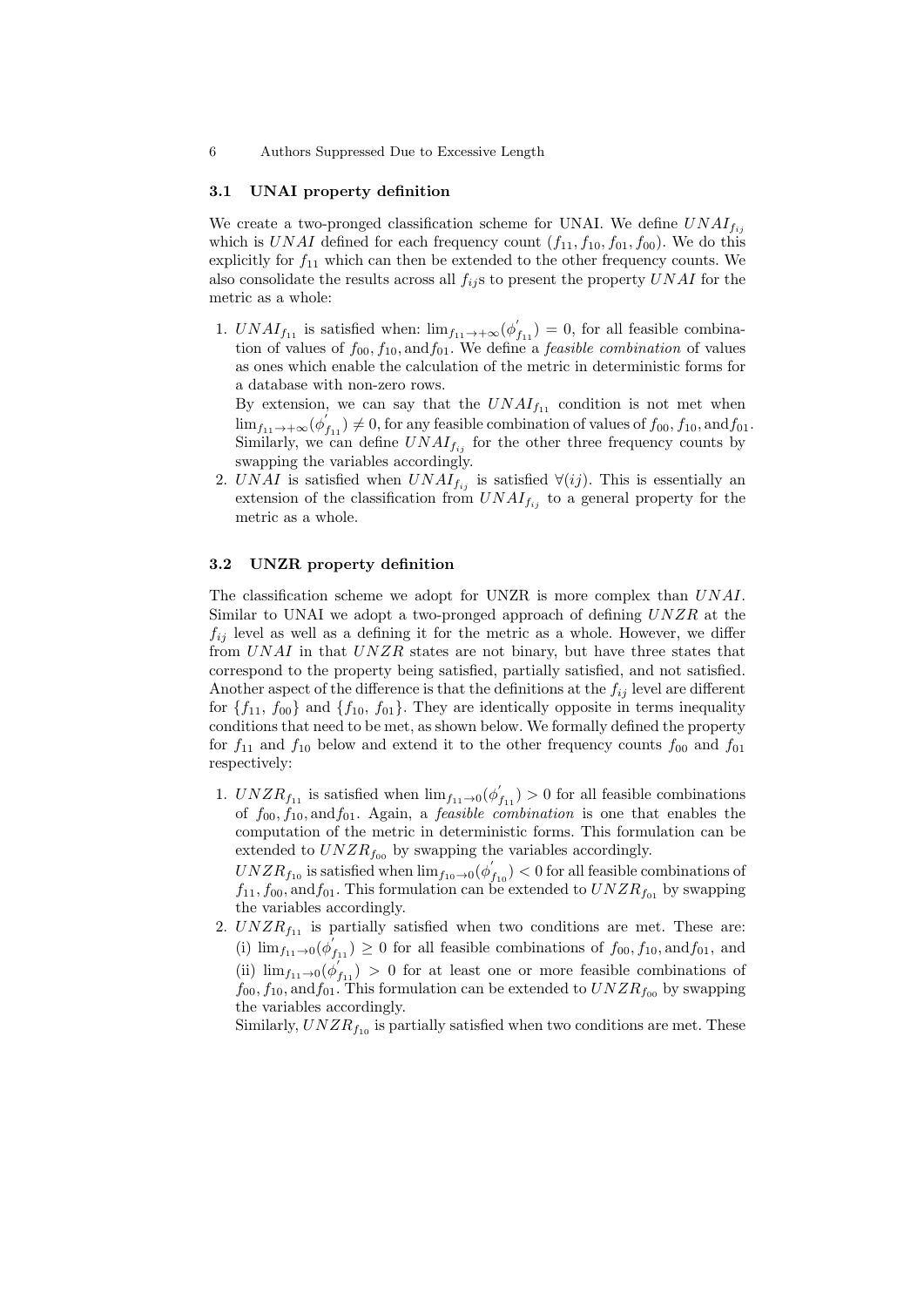are: (i)  $\lim_{f_{10}\to 0} (\phi'_{f_{10}}) \leq 0$  for all feasible combinations of  $f_{11}, f_{00}, \text{and} f_{01}$ , and (ii)  $\lim_{f_{10}\to 0} (\phi'_{f_{10}})$  < 0 for at least one or more feasible combinations of  $f_{11}$ ,  $f_{00}$ , and  $f_{01}$ . This formulation can be extended to  $UNZR<sub>f_{01}</sub>$  by swapping the variables accordingly.

3. Finally, by extension, we can say that  $UNZR<sub>f11</sub>$  is not satisfied when either of these two conditions are met: (i)  $\lim_{f_{11} \to 0} (\phi'_{f_{11}}) < 0$  for any feasible combination of  $f_{00}$ ,  $f_{10}$ , and  $f_{01}$  or, (ii)  $\lim_{f_{11}\to 0}(\phi_{f_{11}}^{'})=0$  for all feasible combinations of  $f_{00}, f_{10}$ , and  $f_{01}$ . This formulation can be extended to  $UNZR<sub>f00</sub>$ by swapping the variables accordingly. Similarly, we can say that  $UNZR<sub>f10</sub>$  is not satisfied when either of these two conditions are met: (i)  $\lim_{f_{10}\to 0} (\phi'_{f_{10}}) > 0$  for any feasible combination of  $f_{11}, f_{00}$ , and  $f_{01}$  or, (ii)  $\lim_{f_{10}\to 0} (\phi'_{f_{10}}) = 0$  for all feasible combinations of

 $f_{11}, f_{00}$ , and  $f_{01}$ . This formulation can be extended to  $UNZR<sub>f01</sub>$  by swapping the variables accordingly.

4. At the overall metric level we say that  $UNZR$  property is satisfied for a metric if the  $UNZR_{f_{ij}}$  is satisfied  $\forall (ij)$  . We say that UNZR property is partially satisfied for a metric if  $UNZR<sub>f_{ij}</sub>$  is at least partially satisfied for all  $f_{ij}$ s. Finally, a metric fails to satisfy the UNZR property if one or more  $UNZR<sub>f<sub>ij</sub></sub>$  s do not satisfy the property.

## 4 Illustrative example of the UNAI and UNZR framework using Lift

In this sections, we consider the behaviour of the popular interestingness measure, Lift under the UNAI and UNZR properties defined in the previous section. Lift is defined as follows:

$$
Lift(L) = \frac{P(A;B)}{P(A)P(B)} = \frac{f_{11}(f_{11} + f_{01} + f_{10} + f_{00})}{(f_{10} + f_{11})(f_{01} + f_{11})}
$$
(6)

Differentiating w.r.t to  $f_{11}$  and simplifying, we get

$$
\frac{\partial (L)}{\partial f_{11}} = \frac{2f_{10}f_{11}f_{01} + f_{10}f_{01}(f_{10} + f_{00} + f_{01}) - f_{11}^2 f_{00}}{(f_{10} + f_{11})^2 (f_{01} + f_{11})^2}
$$
(7)

We check the UNAI property for Lift by considering the derivative as  $f_{11} \rightarrow \infty$ 

$$
L_{f_{11}}(\infty) = \lim_{f_{11} \to \infty} \frac{\partial L}{\partial f_{11}} = \lim_{f_{11} \to \infty} \frac{2f_{10}f_{11}f_{01} + f_{10}f_{01}(f_{10} + f_{00} + f_{01}) - f_{11}^2 f_{00}}{(f_{10} + f_{11})^2 (f_{01} + f_{11})^2}
$$
(8)

After algebraic simplification we can say that the above function is equal to zero for all feasible combinations of  $f_{00}$ ,  $f_{10}$  and  $f_{01}$ . Hence, We can say that Lift satisfies UNAI with respect to  $f_{11}$ . Similarly, we check for UNAI property with respect to  $f_{00}$ ,  $f_{10}$ ,  $f_{01}$ . Hence, We can say that Lift satisfies UNAI with respect to  $f_{11}$ . Similarly, we check for UNAI property with respect to  $f_{00}, f_{10}, f_{01}$ .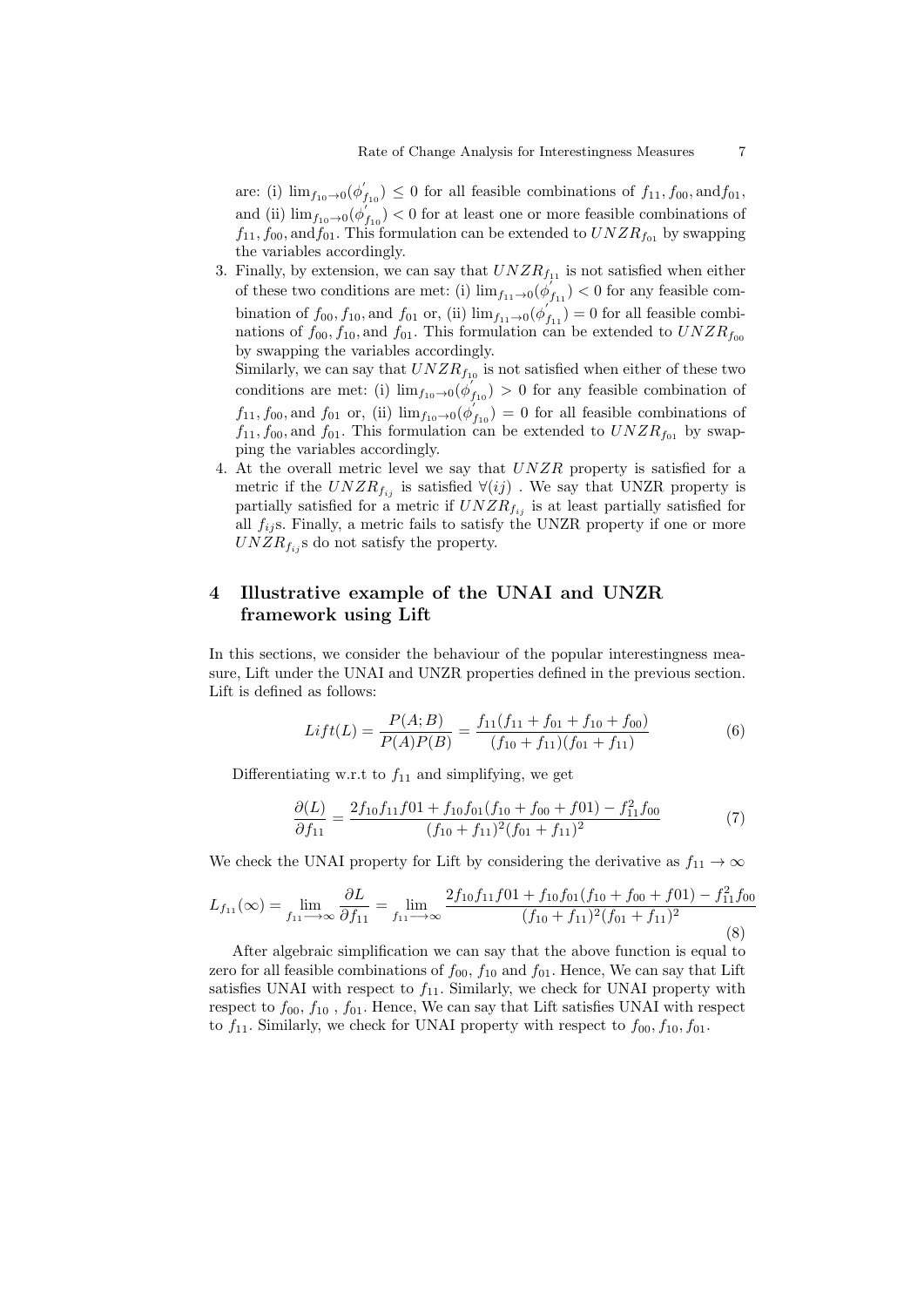$$
L_{f_{00}}(\infty) = \lim_{f_{00} \to \infty} \frac{\partial L}{\partial f_{00}} = \frac{f_{11}}{(f_{01} + f_{11})(f_{10} + f_{11})}
$$
(9)

$$
L_{f_{10}}(\infty) = \lim_{f_{10} \to \infty} \frac{\partial L}{\partial f_{10}} = 0
$$
\n(10)

$$
L_{f_{01}}(\infty) = \lim_{f_{01} \to \infty} \frac{\partial L}{\partial f_{01}} = 0
$$
\n(11)

Here it is evident that this function is not equal to 0 for all possible values of  $f_{11}, f_{10}, f_{01}$ . Hence, we say that  $UNAI_{f_{00}}$  is not satisfied but I w.r.t to  $UNAI<sub>f11</sub>, UNAI<sub>f01</sub>, UNAI<sub>f10</sub>$  is satisfied.

We check for the UNZR property for  $f_{11}$  by taking the partial derivative at  $f_{11} = 0$ , we get,

$$
L_{f_{11}}(0) = \frac{\partial L}{\partial f_{11}}|_{f_{11}=0} = \frac{f_{10} + f_{00} + f_{01}}{f_{10}f_{01}}
$$
(12)

Similarly, taking the derivative with respect to  $f_{00}$ ,  $f_{10}$ ,  $f_{01}$  at 0, we get

<span id="page-7-0"></span>
$$
L_{f_{00}}(0) = \frac{\partial L}{\partial f_{00}}|_{f_{00}=0} = \frac{f_{11}}{(f_{11} + f_{10})(f_{11} + f_{01})}
$$
(13)

$$
L_{f_{10}}(0) = \frac{\partial L}{\partial f_{10}}|_{f_{10}=0} = -\frac{(f_{01} + f_{00})}{(f_{11} + f_{01})f_{11}}\tag{14}
$$

$$
L_{f_{01}}(0) = \frac{\partial L}{\partial f_{01}}|_{f_{01}=0} = -\frac{(f_{10} + f_{00})}{(f_{11} + f_{10})f_{11}}
$$
(15)

We see that for all feasible combinations  $UNZR_{f_{11}}$  ,  $UNZR_{f_{10}}$  and  $UNZR_{f_{01}}$ are satisfied. However,  $UNZR_{f_{00}}$  is only partially satisfied. From equation [13](#page-7-0) we can see that the following conditions are met: (i) For all feasible combinations of  $f_{11}, f_{10}, f_{01}, L_{f_{00}}(0) > 0$ . This passes the definition of partial satisfaction for UNZR as defined in the paper. At the same time this does not fully satisfy the  $UNZR<sub>f</sub>$ <sub>00</sub> property since there are values where it can be  $0<sup>5</sup>$  $0<sup>5</sup>$  $0<sup>5</sup>$ . Figure [1](#page-8-0)

## 5 Mapping UNAI and UNZR to commonly used measures and other properties

This section is divided in two parts. The first part performs a detailed analysis that uses the proposed properties to classify commonly used measures. The second part then compares these classifications to the classification done by other popular properties in literature [\[12\]](#page-17-2). This two-fold approach is used because it is important to show that a property can actually differentiate between measures (Subsection [5.1\)](#page-8-1), and that it classifies measures in a way that is different from other properties (Subsection [5.2\)](#page-10-0).

<span id="page-7-1"></span><sup>&</sup>lt;sup>5</sup> substitute  $f_{11} = 0$ , while giving the others positive values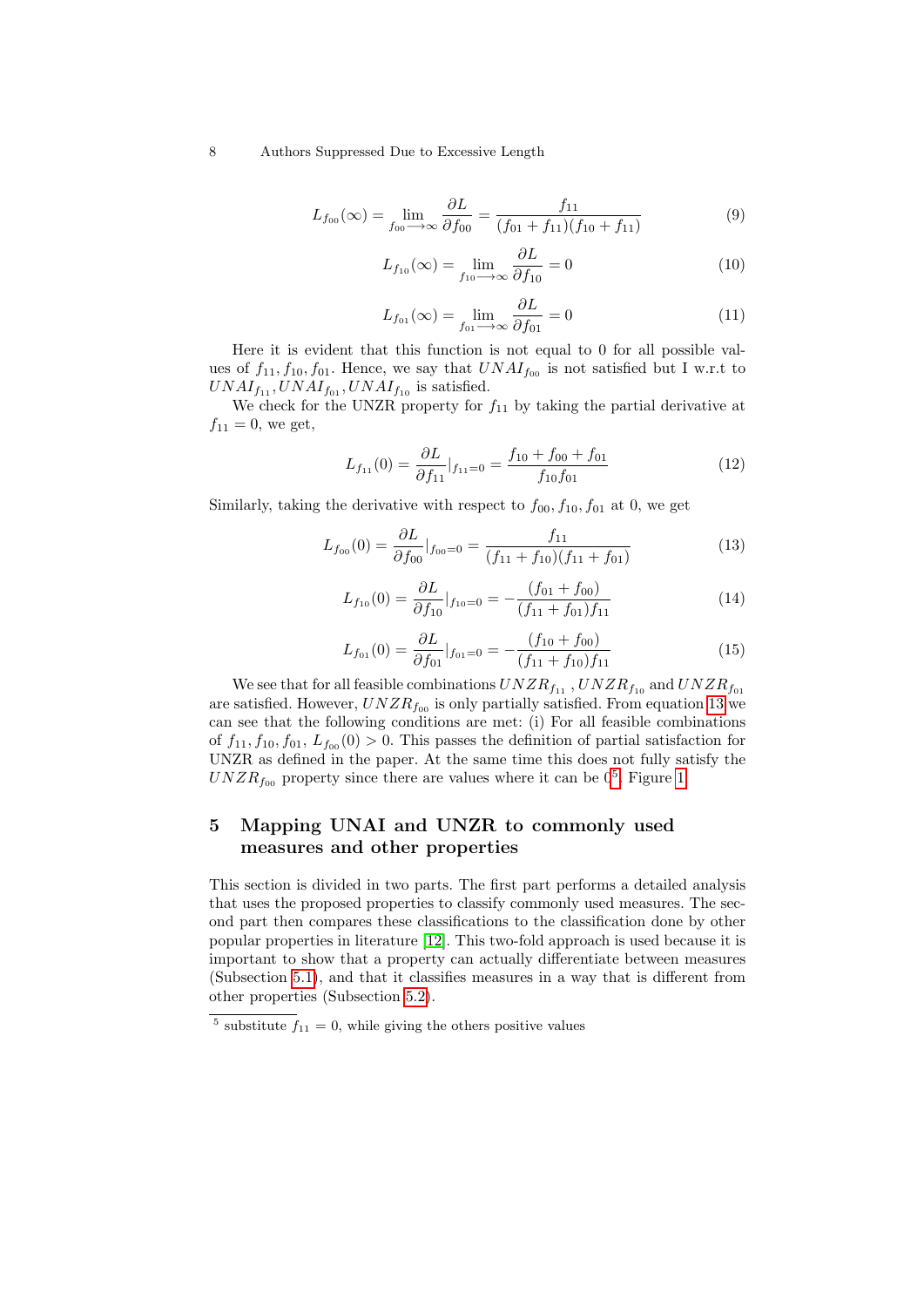<span id="page-8-0"></span>

Fig. 1: Change in value of Lift on varying the frequency counts

### <span id="page-8-1"></span>5.1 Classification of existing measures using UNAI and UNZR

In this section we classify 50 common measures across the two properties UNAI and  $UNZR$ , at both the  $f_{ij}$  level as well as the metric level. We use all 21 metrics from [\[12\]](#page-17-2) and also borrow popular metrics from [\[14\]](#page-17-1). We consciously avoid metrics which are mathematically identical as suggested by [\[14\]](#page-17-1), but choose to have metrics which could still be rank-wise indistinguishable. We do this because practitioners might make sense of an absolute score and the rate at which it increases or decreases. We also avoid metrics which need us to make any a priori assumptions on probability distributions or cannot be abstracted as a function of  $f_{ij}$ s. The analysis is carried out in accordance to the definitions in Section [3](#page-4-5) and findings are summarized in Table [2.](#page-9-0)

The results on the classification of these measures provide two important insights. First, that UNAI property for the metrics as a whole is satisfied by a majority of the measures (37 of the 50). These numbers are even higher for the individual  $UNAI_{f_{ij}}$  (ranging from 45 for  $f_{11}$ , 44 for  $f_{00}$ , 46 for  $f_{10}$  and 45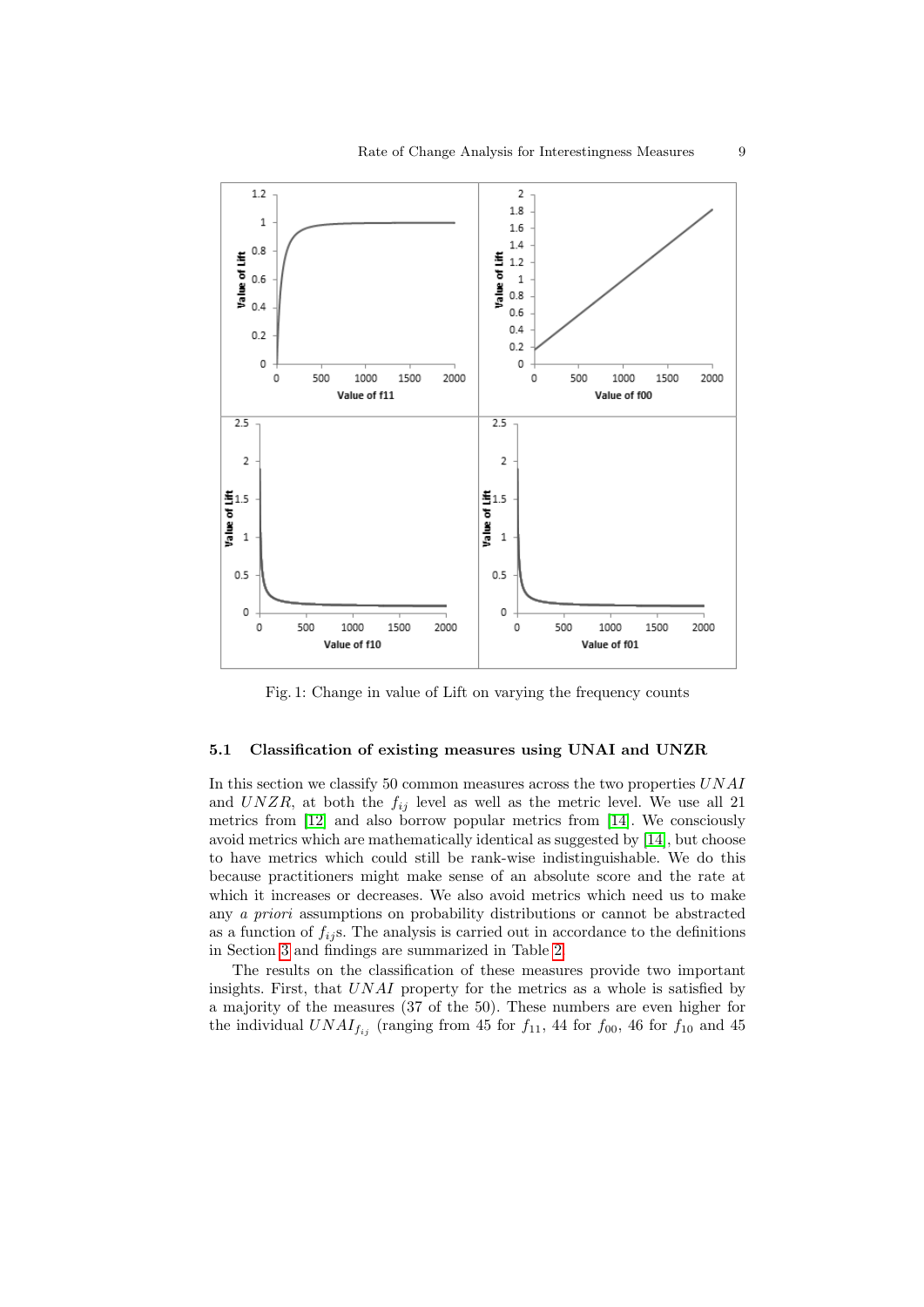| тисазите                      |   |   | $U N A I_{f_{11}}   U N A I_{f_{00}}   U N A I_{f_{10}}   U N A I_{f_{01}}   U N A I   U N A I_{f_{11}}   U N a R_{f_{11}}   U N a R_{f_{00}}   U N a R_{f_{10}}   U N a R_{f_{01}}   U N a I_{f_{11}}   U N a I_{f_{12}}   U N a I_{f_{13}}   U N a I_{f_{14}}   U N a I_{f_{15}}   U N a I_{f_{16}}   U N a I_{f_{17}}   U N a I_{f_{18}}   U N a I_{f_{19}}   U N a I_{f_{10}}   U N a I_{f$ |   |   |                |              |              |                |   |
|-------------------------------|---|---|-------------------------------------------------------------------------------------------------------------------------------------------------------------------------------------------------------------------------------------------------------------------------------------------------------------------------------------------------------------------------------------------------|---|---|----------------|--------------|--------------|----------------|---|
| Lift                          | Y | Ν | Υ                                                                                                                                                                                                                                                                                                                                                                                               | Υ | Ν | Υ              | $\mathbf P$  | $\mathbf P$  | $\mathbf P$    | Ρ |
| Jaccard                       | Y | Y | Y                                                                                                                                                                                                                                                                                                                                                                                               | Υ | Y | Y              | N            | $\mathbf P$  | $\mathbf P$    | Ν |
| Confidence                    | Υ | Υ | Υ                                                                                                                                                                                                                                                                                                                                                                                               | Υ | Υ | Υ              | Ν            | Υ            | Ν              | Ν |
| Recall                        | Υ | Y | Υ                                                                                                                                                                                                                                                                                                                                                                                               | Y | Y | Υ              | Ν            | Ν            | Y              | Ν |
| Specificity                   | Υ | Υ | Υ                                                                                                                                                                                                                                                                                                                                                                                               | Υ | Υ | Ν              | Υ            | Ν            | Υ              | Ν |
| Precision                     | Υ | Υ | Υ                                                                                                                                                                                                                                                                                                                                                                                               | Υ | Υ | Υ              | N            | Υ            | Ν              | Ν |
| Ganascia                      | Υ | Υ | Υ                                                                                                                                                                                                                                                                                                                                                                                               | Υ | Υ | Υ              | Ν            | Υ            | Ν              | Ν |
| Kulczynski-1                  | N | Y | Y                                                                                                                                                                                                                                                                                                                                                                                               | Y | Ν | Υ              | N            | $\mathbf P$  | P              | N |
| F-Measure                     | Y | Υ | Υ                                                                                                                                                                                                                                                                                                                                                                                               | Υ | Υ | Υ              | N            | P            | P              | N |
| Causal Confidence             | Υ | Y | Y                                                                                                                                                                                                                                                                                                                                                                                               | Y | Y | Y              | Y            | Y            | Ν              | N |
| Odd's Ratio                   | N | N | Y                                                                                                                                                                                                                                                                                                                                                                                               | Y | N | $\overline{P}$ | $\mathsf{P}$ | $\mathsf{P}$ | $\overline{P}$ | P |
| Negative Reliability          | Y | Y | Y                                                                                                                                                                                                                                                                                                                                                                                               | Y | Y | N              | Υ            | N            | Y              | N |
| Sebag - Schoenauer            | N | Y | Y                                                                                                                                                                                                                                                                                                                                                                                               | Y | Ν | Y              | N            | $\mathbf P$  | Ν              | N |
| Accuracy                      | Y | Y | Y                                                                                                                                                                                                                                                                                                                                                                                               | Y | Y | $\overline{P}$ | $\mathsf{P}$ | P            | $\mathbf P$    | P |
| Support                       | Υ | Υ | Υ                                                                                                                                                                                                                                                                                                                                                                                               | Υ | Υ | Υ              | N            | P            | P              | N |
| Coverage                      | Υ | Y | Y                                                                                                                                                                                                                                                                                                                                                                                               | Υ | Y | $\mathbf P$    | Ν            | Ν            | $\mathbf P$    | N |
| Prevalence                    | Υ | Y | Y                                                                                                                                                                                                                                                                                                                                                                                               | Y | Y | $\mathbf P$    | N            | $\mathbf P$  | Ν              | N |
| Relative Risk                 | Υ | N | Υ                                                                                                                                                                                                                                                                                                                                                                                               | Υ | Ν | Υ              | P            | Υ            | Ρ              | P |
| Novelty                       | Υ | Υ | Υ                                                                                                                                                                                                                                                                                                                                                                                               | Y | Y | Υ              | Y            | Y            | Υ              | Υ |
| Yule's Q                      | Υ | Υ | Υ                                                                                                                                                                                                                                                                                                                                                                                               | Υ | Υ | $\mathbf P$    | $\mathbf{P}$ | $\mathbf P$  | $\mathbf P$    | P |
| Yule's Y                      | Υ | Y | Υ                                                                                                                                                                                                                                                                                                                                                                                               | Y | Υ | $\mathbf P$    | P            | P            | P              | P |
| Cosine                        | Υ | Y | Y                                                                                                                                                                                                                                                                                                                                                                                               | Y | Y | Υ              | N            | Y            | Υ              | N |
| Least Contradiction           | Y | Y | N                                                                                                                                                                                                                                                                                                                                                                                               | Y | Ν | Y              | N            | Y            | Ν              | N |
| Odd Multiplier                | Υ | N | Υ                                                                                                                                                                                                                                                                                                                                                                                               | Υ | Ν | Υ              | $\mathsf{P}$ | P            | Y              | P |
| Descriptive Confirm           | Υ | Y | Y                                                                                                                                                                                                                                                                                                                                                                                               | Y | Y | Υ              | N            | Y            | Ν              | N |
| Causal Confirm                | Y | Y | Y                                                                                                                                                                                                                                                                                                                                                                                               | Y | Y | Υ              | Y            | Y            | Ν              | N |
| Certainty Factor              | Y | Y | Υ                                                                                                                                                                                                                                                                                                                                                                                               | Ν | N | P              | P            | Ν            | Υ              | N |
| Conviction                    | Y | Y | Y                                                                                                                                                                                                                                                                                                                                                                                               | Y | Y | $\mathbf P$    | $\mathbf P$  | $\mathbf P$  | Y              | P |
| Informational Gain            | Y | Y | Y                                                                                                                                                                                                                                                                                                                                                                                               | Y | Y | Y              | Y            | $\mathbf P$  | $\mathbf P$    | P |
| Laplace                       | Υ | Υ | Υ                                                                                                                                                                                                                                                                                                                                                                                               | Υ | Υ | Υ              | N            | Υ            | Ν              | Ν |
| Klosgen                       | Y | Y | Y                                                                                                                                                                                                                                                                                                                                                                                               | Y | Y | $\mathbf P$    | N            | Ν            | Ν              | Ν |
| Piatetsky - Shapiro           | Υ | Υ | Υ                                                                                                                                                                                                                                                                                                                                                                                               | Υ | Υ | Υ              | Υ            | Υ            | Υ              | Υ |
| Zhang                         | Υ | Ν | Υ                                                                                                                                                                                                                                                                                                                                                                                               | Ν | Ν | Υ              | Ρ            | Υ            | Ρ              | Ρ |
| Y and L's 1-way support*      | Y | Υ | Υ                                                                                                                                                                                                                                                                                                                                                                                               | Υ | Υ | Ν              | P            | Ν            | P              | Ν |
| Y and L's 2-way support*      | Υ | Υ | Y                                                                                                                                                                                                                                                                                                                                                                                               | Y | Υ | Ν              | $\mathbf P$  | Y            | Υ              | Ν |
| Implication Index             | Υ | Υ | Υ                                                                                                                                                                                                                                                                                                                                                                                               | Υ | Υ | Ν              | Ν            | Ν            | Ν              | Ν |
| Leverage                      | Y | Y | Y                                                                                                                                                                                                                                                                                                                                                                                               | Y | Y | Y              | $\mathsf{P}$ | Y            | N              | N |
| Kappa                         | Y | Y | Y                                                                                                                                                                                                                                                                                                                                                                                               | Y | Y | $\overline{P}$ | P            | Y            | Υ              | P |
| Causal Confirm Confidence     | Y | Υ | Υ                                                                                                                                                                                                                                                                                                                                                                                               | Υ | Υ | Y              | Υ            | Y            | N              | Ν |
| Examples and Counter Examples | Y | Y | N                                                                                                                                                                                                                                                                                                                                                                                               | Y | N | P              | N            | Y            | N              | N |
| Putative Casual Dependency    | Υ | Y | Y                                                                                                                                                                                                                                                                                                                                                                                               | Y | Y | $\mathbf P$    | $\mathsf{P}$ | Y            | Y              | P |
| Dependency                    | Υ | Υ | Υ                                                                                                                                                                                                                                                                                                                                                                                               | Υ | Υ | $\mathbf P$    | P            | P            | Ρ              | P |
| J-measure                     | Y | Υ | Y                                                                                                                                                                                                                                                                                                                                                                                               | Y | Υ | N              | N            | Y            | Ν              | N |
| Collective Strength           | Υ | Y | Y                                                                                                                                                                                                                                                                                                                                                                                               | Y | Y | Υ              | Y            | Y            | Υ              | Υ |
| Gini Index                    | Υ | Υ | Υ                                                                                                                                                                                                                                                                                                                                                                                               | Υ | Υ | N              | N            | Ρ            | Ρ              | N |
| Goodman-Kruskal               | Ν | Ν | N                                                                                                                                                                                                                                                                                                                                                                                               | Ν | Ν | N              | N            | Ν            | Ν              | Ν |
| Mutual Information            | Υ | Υ | Υ                                                                                                                                                                                                                                                                                                                                                                                               | Υ | Υ | Ν              | Ν            | Υ            | Υ              | Ν |
| Normalized Mutual Information | Υ | Υ | Υ                                                                                                                                                                                                                                                                                                                                                                                               | Υ | Υ | N              | N            | Ν            | Ν              | N |
| Loevinger                     | Υ | Y | Υ                                                                                                                                                                                                                                                                                                                                                                                               | Ν | Ν | P              | $\mathsf{P}$ | N            | Y              | N |
| Added value                   | N | Y | N                                                                                                                                                                                                                                                                                                                                                                                               | N | N | P              | $\mathbf{P}$ | $\mathbf{P}$ | $\mathbf P$    | P |
|                               |   |   |                                                                                                                                                                                                                                                                                                                                                                                                 |   |   |                |              |              |                |   |

<span id="page-9-0"></span>Table 2: The  $UNAI$  and  $UNZR$  properties exhibited by 50 interestingness measures  $\frac{1}{11}$  UNAI $\frac{1}{100}$  UNAI $\frac{1}{100}$  UNAI $\frac{1}{100}$  UNAI $\frac{1}{100}$  UNZR<sub>fo</sub> UNZR<sub>fo</sub> UNZR<sub>fo</sub> UNZR<sup>for</sup> UNZR

Where, Y: Indicates that the Property is Satisfied, P: Indicates that the property is partially satisfied, and N: Indicates that the property is not satisfied

\* These metric names are shortened to fit into the table: Y and L's stand for Yao and Liu's for both the shortened names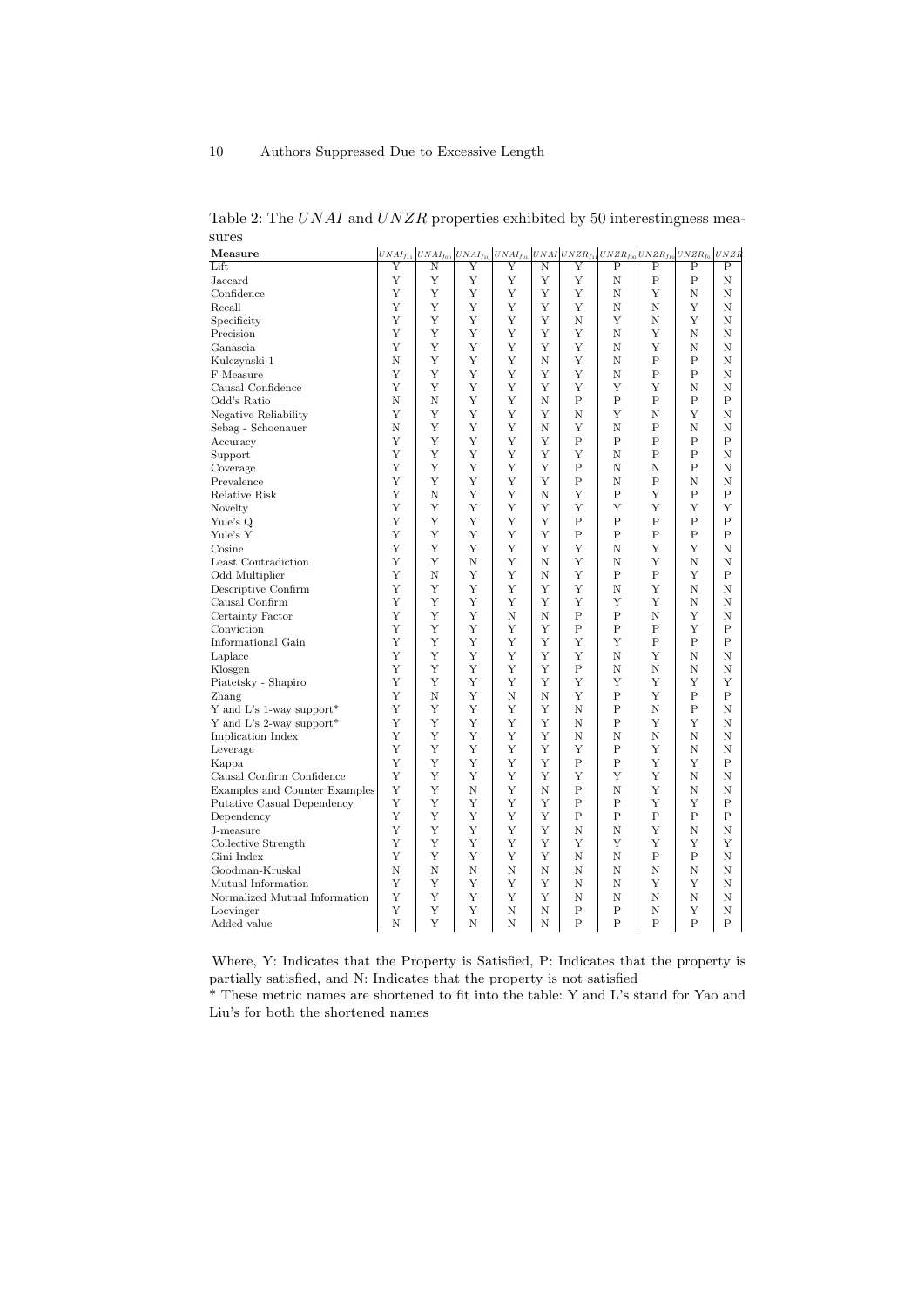for  $f_{01}$  out of the 50 measures). This suggests that UNAI would be less useful as a tool to eliminate measures that nullify the unstable effect of one frequency count being particularly large. Instead, this property can be useful when due importance needs to be given when a frequency count is expected to be high and continues to grow. A classic scenario would be Lift. In certain contexts, an increase in co-absence in a sparse database should continue to increase the metric value since it makes co-presence even less probabilistic through random chance.

The second insight from the case of  $UNZR$  is of a different nature. At the overall metric level, there are only 3 measures that fully satisfy the UNZR property, they are Novelty, Piatetsky-Shapiro and Collective Strength. Of the remaining, 14 measures partially satisfy the property and 33 fail to satisfy the property. For each  $f_{ij}$  the UNZR measures are more discerning. In the case of  $f_{11}$ , 25 satisfy the property, 9 for  $f_{00}$ , 22 for  $f_{10}$  and 15 for  $f_{01}$ . These suggest that UNZR at the  $f_{ij}$  level could be more meaningfully used to pick metrics, especially for the case of  $f_{00}$ , which is satisfied by only nine measures. A particular case could be when the practitioner expects an  $f_{ij}$  to be low or close to zero and would like to see the metric impacted when presented with evidence of it. The use of  $UNZR$  at the overall metric level could also be useful if the practitioner suspects that any of the frequency values can be close to zero but would like to see its presence or absence to have a meaningful impact on the metric.

## <span id="page-10-0"></span>5.2 Comparing the UNAI and UNZR mapping with other properties

In this section we compare the classification of measures done through UNZR and UNAI, with the classification done through other properties in literature [\[12\]](#page-17-2). This is important because, in addition to fulfilling other criteria, it is necessary that a property classifies measures differently from other pre-existing properties. Otherwise, there is a redundancy and one could question the need for the new property in question. We conduct our comparison on the properties proposed by [\[12\]](#page-17-2). This includes five new properties proposed in that study, as well as three previous properties from [\[10\]](#page-16-1). In order to perform the analysis, we take all the 50 measures analyzed in Table [2](#page-9-0) which include the 21 measures analyzed by [\[12\]](#page-17-2). We conduct an analysis that compares the classification of these measures across the two states of  $UNAI$  and three states of  $UNZR$  and compare it to the two states (satisfied or not satisfied) across the 8 properties presented in [\[12\]](#page-17-2). This leads us to create the Contingency Table [3.](#page-11-0)

The findings from Table [3](#page-11-0) suggest that the classification of measures through  $UNAI$  and  $UNZR$  are more or less independent of the classification done through all of the eight pre-existing properties. The few cases where we see low overlaps is also easily explainable by the low membership to a certain class and not a relationship between properties (for instance, observe that only 3 of the 50 measures satisfy the 'Row and Column Scaling Invariance' or fully satisfy UNZR). We do not, however, carry out a Chi-Square test to establish independence because in the case of some properties they are explicitly related.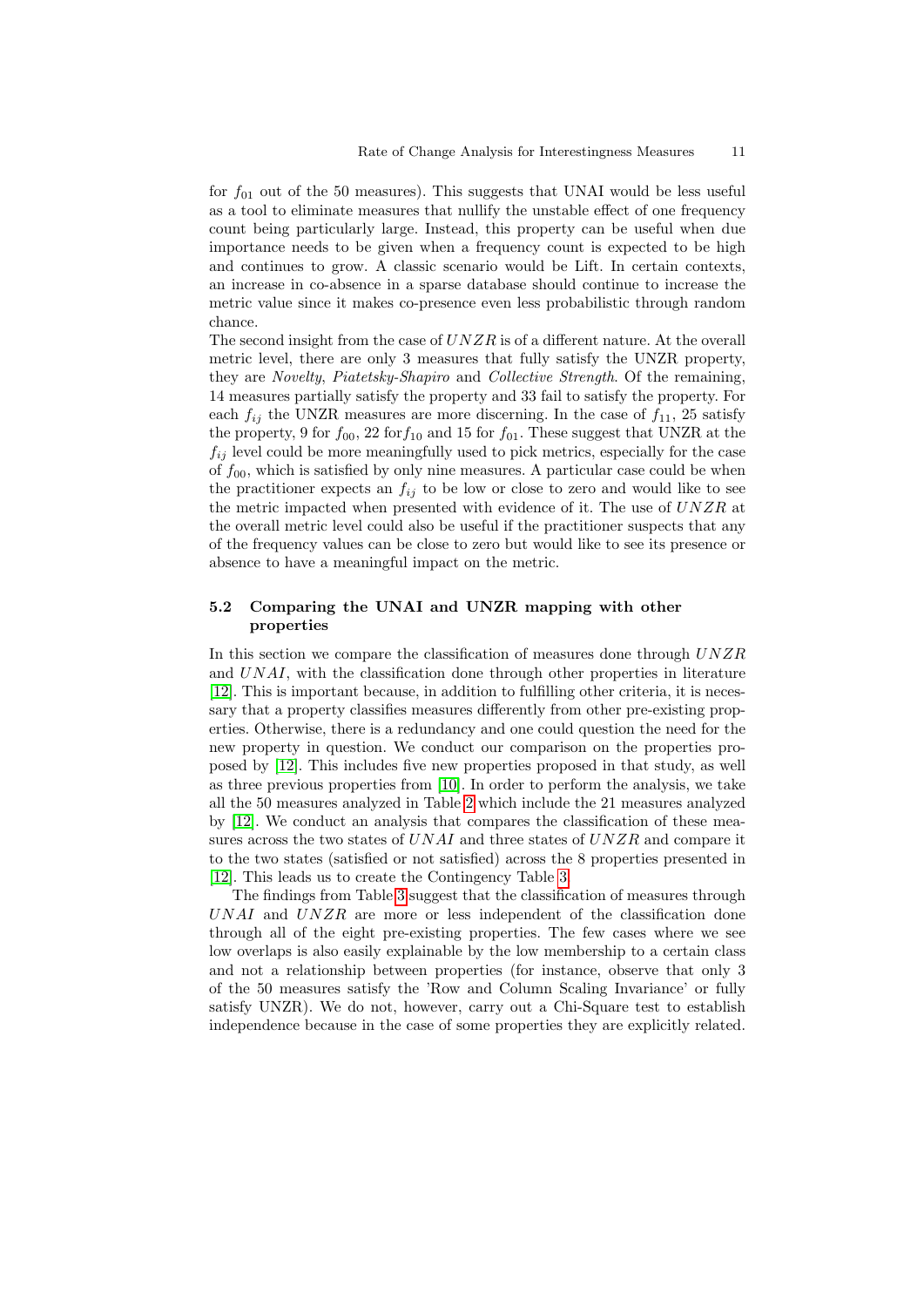|                                            |               |               | UNAI     |          | <b>UNZR</b>                                                         |          |  |
|--------------------------------------------|---------------|---------------|----------|----------|---------------------------------------------------------------------|----------|--|
|                                            |               |               |          |          | Satisfied Not Satisfied Satisfied Partially Satisfied Not Satisfied |          |  |
| P1: Statistical independence               | Satisfied     | 15            | 4        |          |                                                                     |          |  |
|                                            | Not Satisfied | 22            | 9        |          | 6                                                                   | 24       |  |
| $P2:$ (Refer [10])                         | Satisfied     | 34            | 13       | 3        | 14                                                                  | 30       |  |
|                                            | Not Satisfied | 3             | 0        |          | 0                                                                   | 3        |  |
| P3:(Refer [10])                            | Satisfied     | 27            | 11       | 3        | 14                                                                  | 21       |  |
|                                            | Not Satisfied | 10            | 2        | $^{(1)}$ | 0                                                                   | 12       |  |
| O1: Symmetry under variable permutation    | Satisfied     | 13            | 4        | 3        |                                                                     |          |  |
|                                            | Not Satisfied | 24            | 9        |          |                                                                     | 26       |  |
| O2: Row and Column Scaling Invariance      | Satisfied     | $\mathcal{D}$ |          | $\Omega$ | 3                                                                   | $\Omega$ |  |
|                                            | Not Satisfied | 35            | 12       | 3        | 11                                                                  | 33       |  |
| O3: Antisymmetry row or column permutation | Satisfied     | 4             | $\Omega$ | 2        | 2                                                                   | $\Omega$ |  |
|                                            | Not Satisfied | 33            | 13       |          | 12                                                                  | 33       |  |
| O3': Inversion Invariance                  | Satisfied     | 10            |          | 3        | 5                                                                   | 3        |  |
|                                            | Not Satisfied | 27            | 12       | $^{(1)}$ | 9                                                                   | 30       |  |
| O4: Null Invariance                        | Satisfied     | 8             | 4        | $\Omega$ |                                                                     | 12       |  |
|                                            | Not Satisfied | 29            | 9        | л        | 14                                                                  | 21       |  |
|                                            |               |               |          |          |                                                                     |          |  |

<span id="page-11-0"></span>Table 3: Contingency Table: Relationship between classification of UNAI and UNZR and the classification of other prominent properties

For instance, all Null Invariant properties have to fail UNZR by definition. It is therefore not entirely meaningful to perform such an analysis to look at statistical independence. The overarching conclusion from the Table [3](#page-11-0) is that while some of these properties could be weakly related to each other, there is sufficient independence with pre-existing properties that can justify UNAI and UNZR as two new properties in-terms of classification of measures.

## 6 Empirical Studies

The work of [\[14\]](#page-17-1) has established that empirical clustering of measures bears no meaningful relationship to properties presented in [\[12\]](#page-17-2) (which also cover three properties originally presented in [\[10\]](#page-16-1)). While the properties UNAI and UNZR have been constructed to intuitively convey a certain mathematical aspect of the measure, an important motivation and therefore requirement in design was that they have a meaningful map to the actual behavior of measures, empirically. Our studies across a wide range of datasets, both synthetic and real suggest that these two properties bear strong relationships with the empirical clusters. More interestingly, we find that the results are substantially more pronounced in certain environmental conditions. Specifically, we find that  $UNZR<sub>f11</sub>$  and  $UNAI<sub>f00</sub>$ are valuable in sparse datasets, and correspondingly  $UNZR<sub>f_{00}</sub>$  and  $UNAI<sub>f_{11}</sub>$  are better properties to consider in dense data. In the following sections, we do a detailed and illustrative analysis showing how the  $UNZR<sub>f11</sub>$  classification of measures is useful in sparse datasets and  $UNZR<sub>f00</sub>$  is useful in dense datasets. The motivation to choose the  $UNZR$  properties over the  $UNAI$  is the fact that the UNZR creates groups of more or less equal sizes. For instance,  $UNZR<sub>f11</sub>$ splits the measures with 25 of them satisfying the property, 15 of them partially satisfying it, and 10 of them failing to satisfy the property. Where as with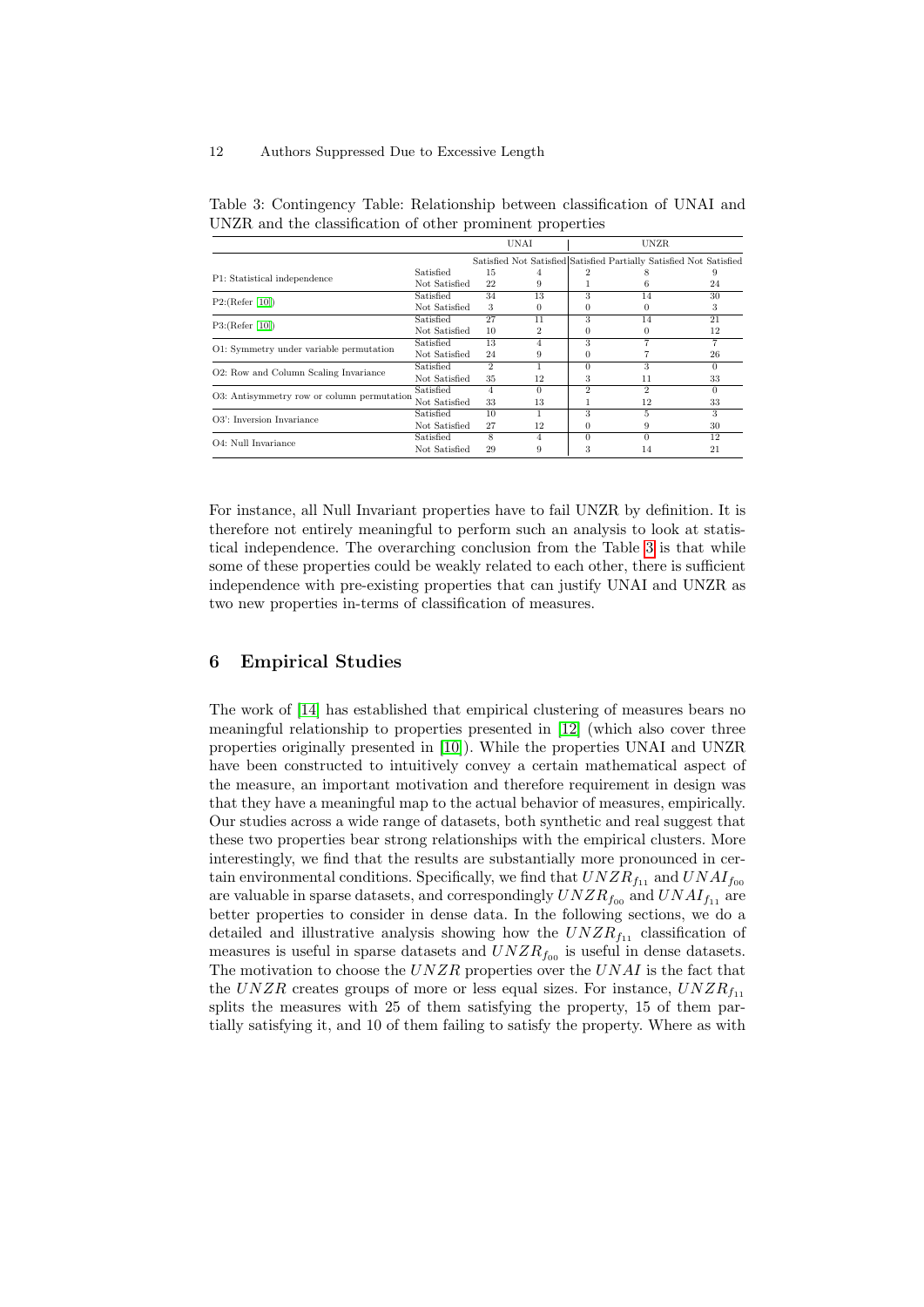$UNAI<sub>f</sub><sub>00</sub>$  we see that 44 of the 50 measures satisfy this property. A similar comparison exists between  $UNZR<sub>f_{00}</sub>$  and  $UNAI<sub>f_{11}</sub>$ .

We conduct our empirical studies by first considering synthetic contingency tables that mimic sparse and dense datasets, and in each case we explore further by choosing a real world dataset that is sparse and dense, respectively. Based on the rule ranking of the measures in the two environmental conditions, we then cluster the measures into sets and see how they correlate with the property of interest.

### 6.1 Sparse datasets

Sparse datasets are characterized by having a relatively high  $f_{00}$  count with respect to  $f_{11}$ , primarily, and to a lesser extent  $f_{10}$ , and  $f_{01}$ . As discussed in the previous section we choose to analyze the effect of the  $UNZR_{f_{11}}$  property in this setting.

We mimic the rules from a synthetic dataset using artificially created sets of rules in form of contingency tables. We do this specifically for the sparse settings. We achieve these environments by assigning low values to  $f_{11}$ , high values for  $f_{00}$ , while  $f_{10}$ ,  $f_{01}$  fall in between the two extremes. The  $f_{11}$ ,  $f_{00}$ ,  $f_{10}$  and  $f_{01}$  cells of the tables took the values {0, 1, 10, 11}, {1000, 5000, 10000, 25000, 50000, 75000, 100000}, {10, 100, 250, 500, 600, 800, 1000} and {10, 100, 250, 500, 600, 800, 1000} respectively. This resulted in 1372 unique contingency tables, each representing a rule in a sparse dataset.

For the real world dataset, we chose the fairly popular 'Adult' data set from the UCI Machine Learning archive [\[9\]](#page-16-9). This is essentially an extraction from a census database which has demographic and financial information of individuals. This includes features like age, employment, gender, native country, etc.

In its native format there are a total of 14 features and more than 48,000 records. A detailed discretization and binarization of variables was carried out in conformance to the best practices suggested in [\[13\]](#page-17-4). These helps us create the transactional table. This table now has a total of 115 features. We confine the analysis to one-to-one rules. We use a basic support based pruning with a threshold close to 0, in order to get a full enumeration of all one-to-one rules but avoid a variable mapping to itself. This results in a total of 13000 rules. Similar to the [\[14\]](#page-17-1) we choose a subset of the rules to compare. However, given the unique nature of our problem, unlike [\[14\]](#page-17-1) we do not randomly select the rules. Instead we choose a subset of rules that are typically encountered in sparse data sets, by selecting cases where  $f_{11}$  is lower than  $f_{00}$ . This results in 764 rules.

In the next steps we follow the same procedure as [\[14\]](#page-17-1). Each rule is evaluated using each measure, and a rank ordering of rules is done for each measure. Using Spearman's rank correlation, we create a matrix of pairwise distances between measures which acts as the adjacency matrix for a complete graph. We create clusters by using a threshold value of 0.8 on the correlation co-efficient. This process naturally creates groups of measures depending on the threshold used. While there are various other graph clustering algorithms that can be implemented, the simplicity of this approach is appealing.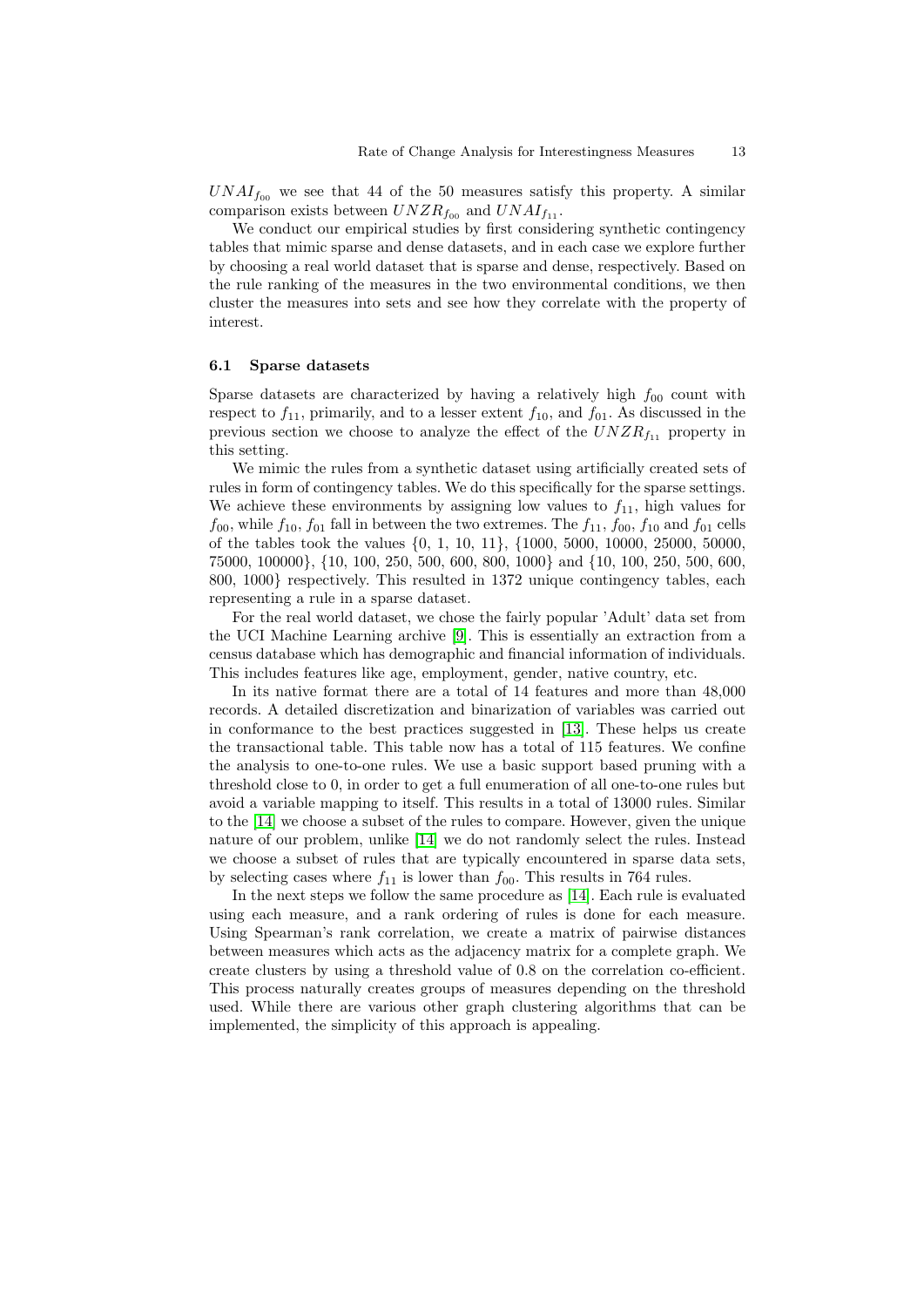| Dataset   |   | Cluster Measures $\vert N \vert P \vert Y$ |   |          |             |
|-----------|---|--------------------------------------------|---|----------|-------------|
|           |   | 50                                         |   | 10 15 25 |             |
| Synthetic |   | 21                                         |   | 4 17     |             |
|           | B | 20                                         |   |          |             |
|           | C | 9                                          | 6 |          | $2 \quad 1$ |
| Adult     |   | 36                                         |   | 2 12 22  |             |
|           |   | 14                                         |   |          |             |

<span id="page-13-0"></span>Table 4: Empirical analysis - Sparse dataset

Our study finds that there is a significant match between the three property states and the clusters that are formed for both the synthetic and real data sets. However, this is not a perfect overlap. We split the measures into three clusters in the synthetic setting and into two clusters in the 'Adult' dataset's rules. The cluster memberships are shown below:

Synthetic dataset: Cluster A: { Recall, Precision, Confidence, Jaccard, F-Measure, Odd's Ratio, Sebag Schoenauer, Support, Lift, Ganascia, Kulczynski-1, Relative Risk, Yule's Q, Yule's Y, Cosine, Odd Multiplier, Information Gain, Laplace, Zhang, Leverage, Examples and Counter Examples }, Cluster B: { Specificity, Negative Reliability, Accuracy, Descriptive Confirm, Causal Confirm, Piatetsky-Shapiro, Novelty, Causal Confidence, Certainty Factor, Loevinger, Conviction, Klosgen, 1-Way Support, 2-Way Support, Kappa, Putative Causal Dependency, Causal Confirm Confidence, Added Value, Collective Strength, Dependency }, Cluster C: { Mutual Information, Coverage, Prevalence, Least Contradiction, Normalized Mutual Information, Implication Index, Gini Index, Goodman Kruskal, J-Measure }

'Adult' dataset: Cluster A: { Recall, Precision, Confidence, Jaccard, F-Measure, Odd's Ratio, Sebag Schoenauer, Support, Causal Confidence, Lift, Ganascia, Kulczynski-1, Relative Risk, Piatetsky-Shapiro, Novelty, Yule's Q, Yule's Y, Cosine, Odd Multiplier, Certainty Factor, Loevinger, Conviction, Information Gain, Laplace, Klosgen, Zhang, 1-Way Support, 2-Way Support, Leverage, Kappa, Putative Causal Dependency, Examples and Counter Examples, Causal Confirm Confidence, Added Value, Collective Strength, Dependency }, Cluster B: { Mutual Information, Specificity, Negative Reliability, Accuracy, Coverage, Prevalence, Least Contradiction, Descriptive Confirm, Causal Confirm, Normalized Mutual Information, Implication Index, Gini Index, Goodman Kruskal, J-Measure }

The relationship between empirical cluster memberships and property affiliations is summarized in Table [4.](#page-13-0) In the synthetic dataset, all of the 21 measures of cluster A satisfy  $UNZR_{f_{11}}$ , either completely of partially. The split is rather more even in cluster B, but cluster C is dominated by measures which do not satisfy  $UNZR<sub>f11</sub>$ . In the 'Adult' dataset, cluster A again overwhelmingly consists of measures which satisfy  $UNZR_{f_{11}}$ , either partially or completely (34 out of 36), whereas the properties that do not satisfy  $UNZR_{f_{11}}$  tend to exist more in cluster B.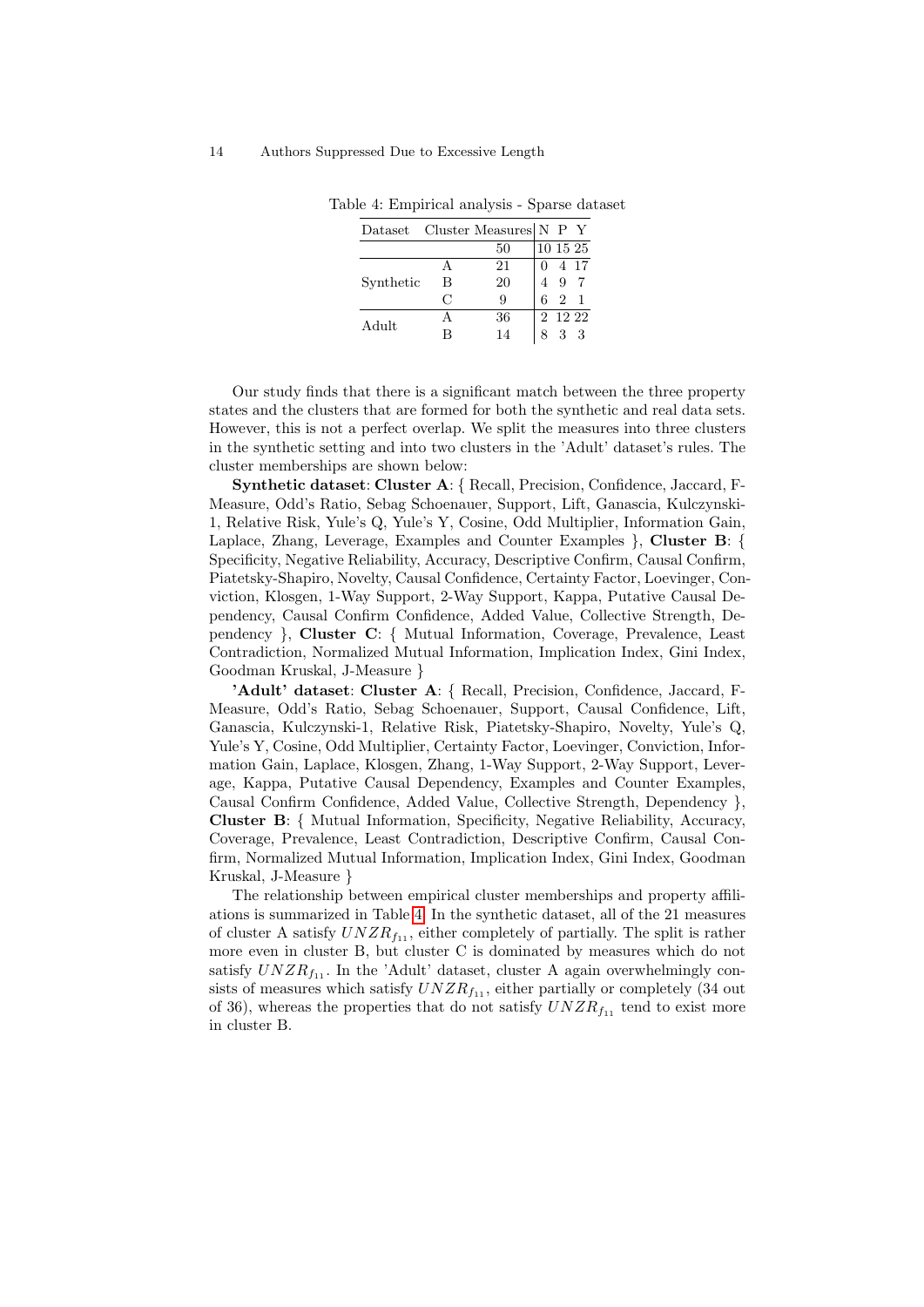| Dataset   |   | Cluster Measures $N$ P Y |   |         |                |
|-----------|---|--------------------------|---|---------|----------------|
|           |   | 50                       |   | 23 18 9 |                |
| Synthetic | А | 24                       |   | 3 15 6  |                |
|           | В | 19                       |   | 14 2 3  |                |
|           | C |                          | 6 |         |                |
| Mushroom  |   | 23                       |   | 2 15 6  |                |
|           | В | 12                       |   | 3       | $\overline{2}$ |
|           | C | 12                       |   |         | $\overline{1}$ |
|           |   | 3                        |   |         |                |

<span id="page-14-0"></span>Table 5: Empirical analysis - Dense dataset

### 6.2 Dense datasets

We characterize dense dataset as one which has relatively higher  $f_{11}$  count compared to  $f_{00}$  count, primarily, and to a lesser extent  $f_{10}$ , and  $f_{01}$ . As discussed earlier, we choose to study the effect of  $UNZR<sub>f</sub><sub>00</sub>$  property in this environment.

The motivation for using synthetic tables is the same as in the sparse case. The values chosen for  $f_{11}$ ,  $f_{00}$ ,  $f_{10}$  and  $f_{01}$  cells are {1000, 5000, 10000, 25000, 50000, 75000, 100000}, {0, 1, 10, 11}, {10, 100, 250, 500, 600, 800, 1000} and {10, 100, 250, 500, 600, 800, 1000} respectively. This resulted in 1372 unique contingency tables.

For the real world dataset, we chose 'Mushroom' data set from the UCI Machine Learning archive [\[9\]](#page-16-9). This data set includes descriptions of hypothetical samples corresponding to 23 species of gilled mushrooms in the Agaricus and Lepiota Family. The methodology of rule generation was identical to that of the 'Adult' dataset, with the focus to create rules from a dense environment (as opposed to the sparse environment in the Adult dataset). This process results in in 739 rules being used for the purpose of rule ranking.

The synthetic dataset was split into 3 clusters while the 'Mushroom' dataset was split into 4 clusters. The cluster memberships are shown below:

Synthetic dataset: Cluster A: { Recall, Odd's Ratio, Specificity, Negative Reliability, Lift, Coverage, Piatetsky-Shapiro, Novelty, Yule's Q, Yule's Y, Odd Multiplier, Certainty Factor, Loevinger, Conviction, Information Gain, Klosgen, Zhang, 1-Way Support, 2-Way Support, Kappa, Putative Causal Dependency, Added Value, Collective Strength, Dependency }Cluster B: { Precision, Confidence, Jaccard, F-Measure, Sebag Schoenauer, Support, Accuracy, Causal Confidence, Ganascia, Kulczynski-1, Prevalence, Relative Risk, Cosine, Least Contradiction, Descriptive Confirm, Causal Confirm, Laplace, Examples and Counter Examples, Causal Confirm Confidence }Cluster C: { Mutual Information, Normalized Mutual Information, Implication Index, Gini Index, Goodman Kruskal, Leverage, J-Measure }

'Mushroom' dataset: Cluster A: { Recall, Specificity, Negative Reliability, Lift, Piatetsky-Shapiro, Novelty, Yule's Q, Yule's Y, Odd Multiplier, Certainty Factor, Loevinger, Conviction, Information Gain, Klosgen, Zhang, 1- Way Support, 2-Way Support, Leverage, Kappa, Putative Causal Dependency,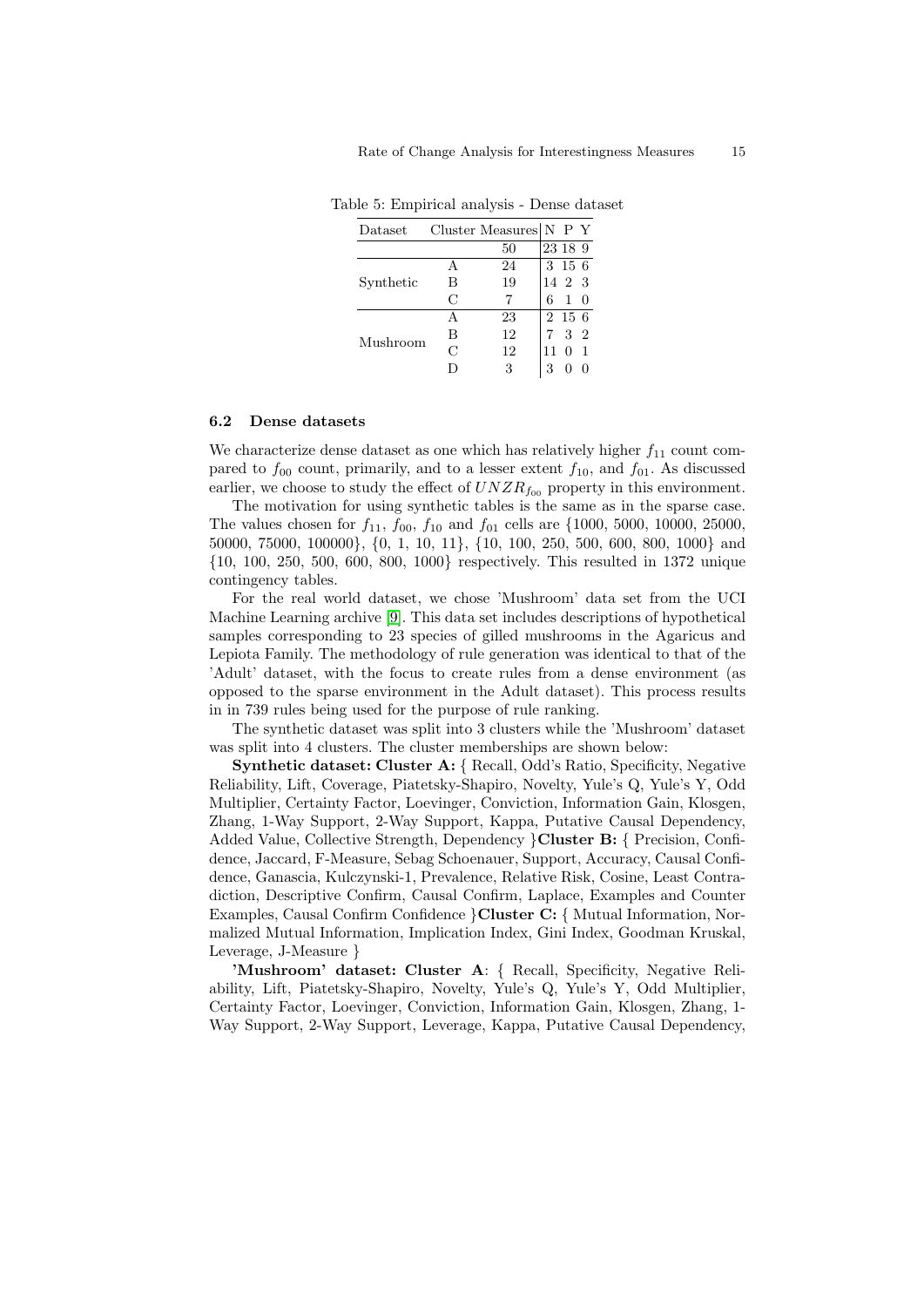Added Value, Collective Strength, Dependency } Cluster B: { Mutual Information, Odd's Ratio, Accuracy, Causal Confidence, Prevalence, Relative Risk, Least Contradiction, Descriptive Confirm, Causal Confirm, Normalized Mutual Information, Gini Index, J-Measure } Cluster C: { Precision, Confidence, Jaccard, F-Measure, Sebag Schoenauer, Support, Ganascia, Kulczynski-1, Cosine, Laplace, Examples and Counter Examples, Causal Confirm Confidence } Cluster D: { Coverage, Implication Index, Goodman Kruskal }

The results from this analysis is summarized in Table [5.](#page-14-0) In the synthetic dataset, cluster A is populated by measures which satisfy the  $UNZR<sub>f</sub>_{00}$  (21 out of 24), either partially or completely. Clusters B (14 out of 19) and C (6 out of 7) are dominated by measures that do not satisfy  $UNZR<sub>fo0</sub>$ . In the 'Mushroom' dataset, cluster A is again consisted of measures which satisfy  $UNZR<sub>f00</sub>$ , either partially or completely (21 out of 23). Cluster B is split between the measures that satisfy  $UNZR_{\text{foo}}$  and measure that don't (7 N's vs 3 P's and 2 Y's). Clusters C and D are overwhelmingly consisted of measures which don't satisfy  $UNZR<sub>f</sub>_{00}$ , with only 1 measure satisfying the property among the 15 in both clusters combined. In general, it is evident that the clustering holds a clear mapping to the  $UNZR<sub>f00</sub>$  property for the selected rules in a dense setting.

## 7 Conclusions and Future work

This study presents a new property-based framework (RCA) for analyzing interestingness measures. This framework uses the partial derivative of an IM with respect to a frequency count. This provides us with the insight of how the IM will change when the frequency count is increased or decrease. This approach is then used to create two specific properties,  $UNAI$  and  $UNZR$ , which correspond to taking the partial derivative at two points, infinity and zero. The study then showcases the classification of a broad set of measures in accordance to these properties and also compares them to the classification done by other properties in literature. The properties proposed in this study classify the measures assigning memberships to all property states, suggesting that they might be discerning some meaningful differences in the measures. The classifications through these properties are also fairly independent of those done by other pre-existing properties, suggesting, that something new is being captured. Finally, the study showcases the utility of classification through the new properties by conducting empirical analyses on both synthetic and real-world data sets, which relate the rule ranking behavior of the measures with two of the properties proposed. The findings suggest that the rule ranking behavior holds a clear relationship to the classification done by the property.

One of the major contributions of this research is the new framework (RCA) for analyzing measures using the rate of change idea through partial differentiation. This is markedly different from the property-based classification schemes that currently exist in literature. Given this, we feel that there could be a more extensions in the development of properties that build on this idea, which go beyond the two that are proposed in this study. Also, the idea of using differ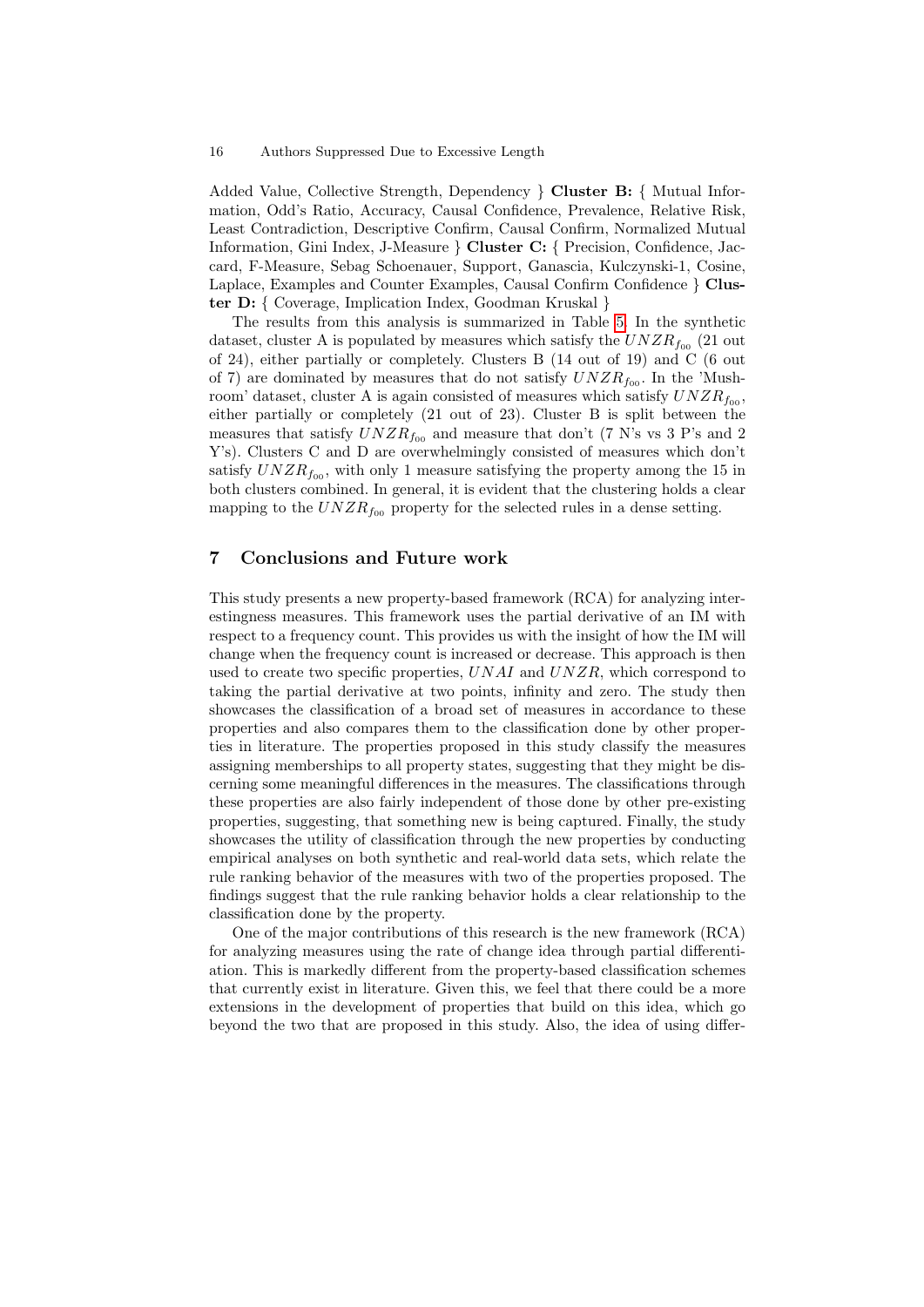entiation as tool to defining properties opens up a plethora of characteristics that can be analyzed. One possible extension is to study the shape of the partial derivative curve (linear, polynomial, etc).

Finally, the authors in this study agree with the view put forth in [\[14\]](#page-17-1) that meaningful classification of measures needs to, also, be driven by similarity (or dissimilarity) in rule ranking that can be seen on empirical data sets. We would like to extend this argument by stating that the value of mathematical properties, derived from principled arguments, can be benchmarked across-the-board in this fashion (this study performs such an analysis exclusively for the two properties proposed in this study). This can also be extended beyond Interestingness measures in ARM. We can see that classification metrics (some of which are included in this analysis like accuracy, recall, specificity, etc.) can also be defined by the same contingency table (for two class classification problems) and could therefore lend themselves to a representation and segmentation using a rate of change analysis.

## Acknowledgments

This work was supported by a funding from IIT Madras (CSE/14-15/831/RFTP/BRAV)

## References

- <span id="page-16-0"></span>1. AGRAWAL, R., IMIELIŃSKI, T., AND SWAMI, A. Mining association rules between sets of items in large databases. In ACM SIGMOD international conference on Management of data (1993), pp. 207–216.
- <span id="page-16-5"></span>2. Freitas, A. A. On rule interestingness measures. Knowledge-Based Systems 12, 5 (1999), 309–315.
- <span id="page-16-6"></span>3. Geng, L., and Hamilton, H. Choosing the right lens: Finding what is interesting in data mining. Quality Measures in Data Mining (2007), 3–24.
- <span id="page-16-2"></span>4. Guillaume, S., Grissa, D., and Mephu Nguifo, E. Categorization of interestingness measures for knowledge extraction, June 2012.
- <span id="page-16-7"></span>5. HÉBERT, C., AND CRÉMILLEUX, B. A Unified View of Objective Interestingness Measures. In Machine Learning and Data Mining in Pattern Recognition. Springer, Berlin, Heidelberg, 2007, pp. 533–547.
- <span id="page-16-4"></span>6. Hilderman, R. J., and Hamilton, H. J. Evaluation of interestingness measures for ranking discovered knowledge. In Pacific-Asia Conference on Knowledge Discovery and Data Mining (2001), pp. 247–259.
- <span id="page-16-8"></span>7. Huynh, H. X., Guillet, F., Blanchard, J., Kuntz, P., Briand, H., and Gras, R. A graph-based clustering approach to evaluate interestingness measures: A tool and a comparative study. Quality Measures in Data Mining 43 (2007), 25– 50.
- <span id="page-16-3"></span>8. JALALI-HERAVI, M., AND ZAÏANE, O. R. A study on interestingness measures for associative classifiers. In ACM Symposium on Applied Computing (2010), p. 1039.
- <span id="page-16-9"></span>9. Lichman, M. UCI machine learning repository, 2013.
- <span id="page-16-1"></span>10. Piatetsky-Shapiro, G. Discovery, analysis, and presentation of strong rules. In Knowledge Discovery in Databases, G. Piatetsky-Shapiro and W. Frawley, Eds. AAAI/MIT, Menlo Park, CA, 1991, pp. 229–248.